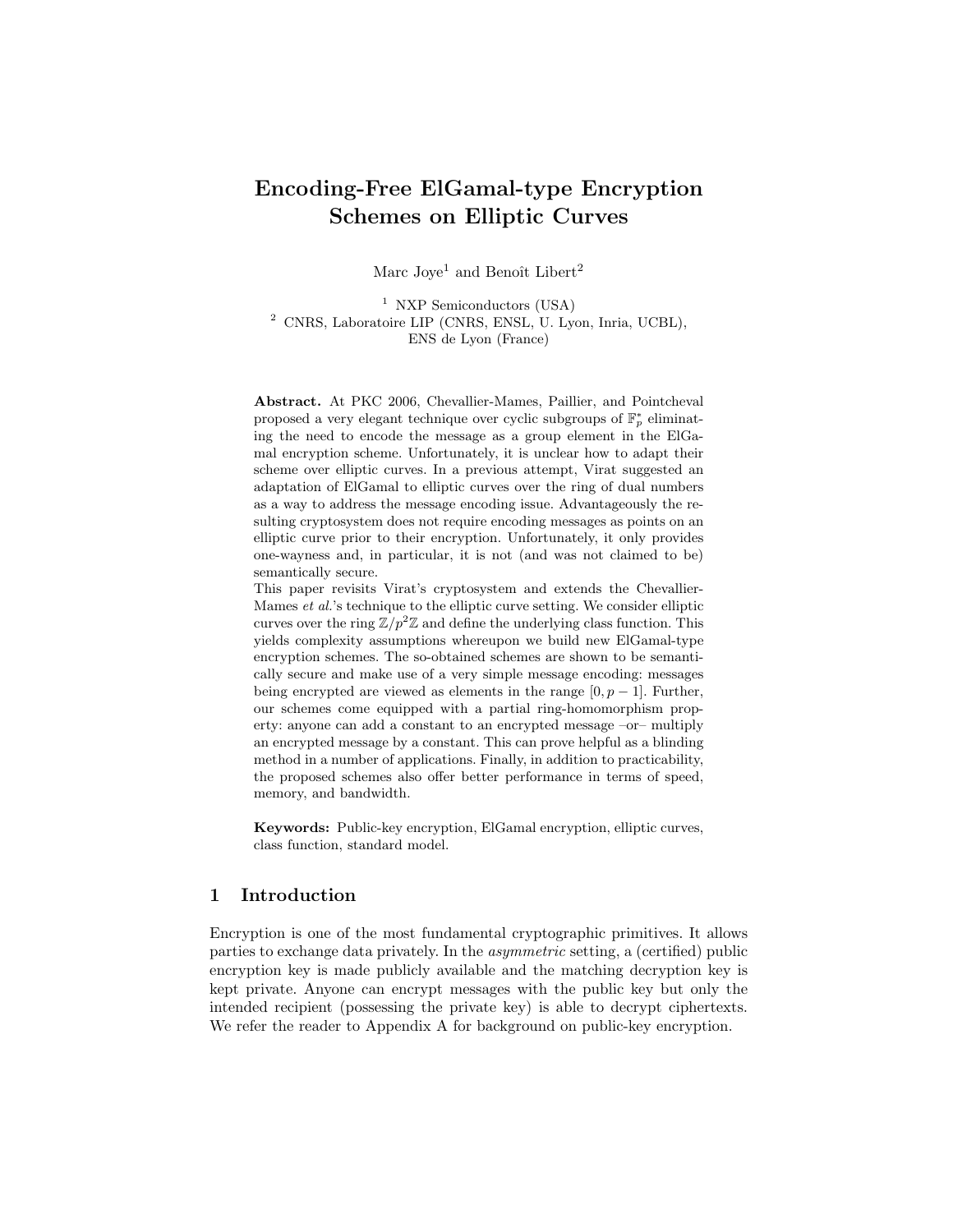ElGamal encryption The classical ElGamal public-key encryption scheme [12] readily extends to any group G wherein computing discrete logarithms is assumed to be intractable. In order to avoid sub-group attacks using the Pohlig-Hellman algorithm [25], the underlying group is usually restricted to a primeorder group  $\mathbb{G} = \langle g \rangle$ ; see also [4]. We let q denote the order of  $\mathbb{G}$ .

The description of  $\mathbb{G}$  and the generator g are made public. A random element  $y = g^x \in \mathbb{G}$  is drawn for some randomly chosen  $x \stackrel{R}{\leftarrow} \mathbb{Z}/q\mathbb{Z}$ . The publickey/private-key pair is defined by  $(pk, sk)$  with  $pk = \{\mathbb{G}, q, g\}$  and  $sk = \{x\}$ ; the message space is  $\mathcal{M} = \mathbb{G}$ . The encryption of a message  $m \in \mathbb{G}$  is given by the pair  $(c_1, c_2)$  where

$$
c_1 = g^r \quad \text{and} \quad c_2 = m y^r
$$

for a random integer  $r \stackrel{R}{\leftarrow} \mathbb{Z}/q\mathbb{Z}$ . Given the ciphertext  $C = (c_1, c_2) \in \mathbb{G} \times \mathbb{G}$ , message m is then recovered thanks to secret key x as  $m = c_2/c_1^x$ .

As described above, the ElGamal scheme is known to meet the IND-CPA security notion under the decisional Diffie-Hellman (DDH) assumption [29]. Loosely speaking, the DDH assumption states that no efficient algorithm can distinguish between the distributions  $(g, g^a, g^b, g^{ab})$  and  $(g, g^a, g^b, g^c)$  where  $a, b, c \stackrel{R}{\leftarrow} \mathbb{Z}/q\mathbb{Z}$ .

Message encoding Elliptic curve cryptography [22, 24] benefits from the absence of sub-exponential algorithms to solve the underlying hard problem, the elliptic curve discrete logarithm problem. Elliptic curve cryptosystems therefore feature smaller key sizes, which results in significant gains in speed and memory. When applied to elliptic curves over a finite field, ElGamal encryption compels to express the plaintext message m as a point on an elliptic curve or, more precisely, as a point on a prime-order subgroup G thereof. This requires an injective encoding function mapping the message space to G. Such encodings are provided in [14, 15, 2] for certain elliptic curves. Unfortunately they do not apply to prime-order elliptic curves as those recommended in most cryptographic standards.

Another option is to leverage the property that any element  $w \in \mathbb{G} = \langle g \rangle$  is uniquely represented as  $w = g^t$  for some  $t \in \mathbb{Z}/q\mathbb{Z}$ . This leads to the 'exponent' ElGamal scheme (see e.g. [10]). A message  $m \subseteq \mathbb{Z}/q\mathbb{Z}$  is encoded as  $g^m$ . The corresponding ciphertext then becomes  $(c_1, c_2)$  with  $c_1 = g^r$  and  $c_2 = g^m y^r$  for some  $r \stackrel{R}{\leftarrow} \mathbb{Z}/q\mathbb{Z}$ . Unfortunately, decryption now involves the computation of a discrete logarithm in  $\mathbb{G}$ : m is the discrete logarithm of  $c_2/c_1^x$  w.r.t. base g. Since discrete logarithms are supposed to be hard in G, this limits the message space to a small subset of  $\mathbb{Z}/q\mathbb{Z}$  so that discrete logarithms can be solved through, e.g., exhaustive search or Pollard's lambda method [26].

Yet another option is to modify the scheme by introducing a hash function. The resulting scheme is referred to as the hash-ElGamal scheme. In more details, let  $h: \mathbb{G} \to \{0,1\}^{\ell}, w \mapsto h(w)$  be a hash function that maps group elements to  $\ell$ -bit strings. The message space is defined as  $\mathcal{M} = \{0, 1\}^{\ell}$ . The encryption of a message  $m \in \mathcal{M}$  is given by  $(c_1, c_2)$  with  $c_1 = g^r$  and  $c_2 = m \oplus h(y^r)$ . This variant elegantly solves the encoding problem. On the downside, unless one is willing to model  $h$  as a random oracle, the security analysis requires either additional assumptions on  $h$  – which should behave as a computationally secure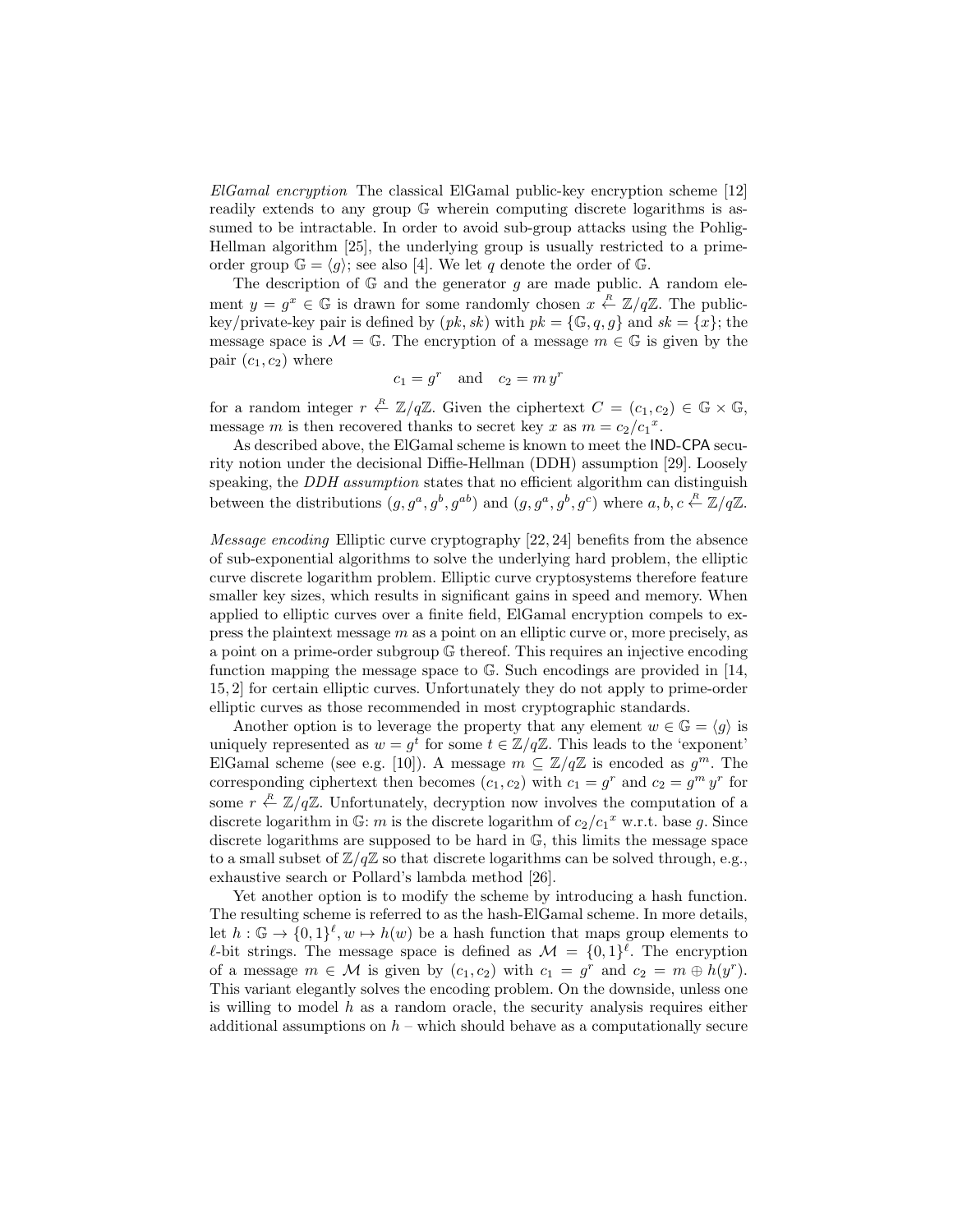$(a.k.a.$  entropy-smoothing  $[27]$  key derivation function – or larger key sizes  $[3, 17]$ , 18]. Indeed, as observed in [18, Appendix A], using an information-theoretically secure key derivation function, the Leftover Hash Lemma [21, 20] would require  $y<sup>r</sup>$  to come from a distribution with about 300 bits of min-entropy in order to produce a 128-bit symmetric encryption key.

To overcome the message-encoding issue, Virat came with a different approach in [30]. Her idea consists in working with an elliptic curve over the ring  $\mathbb{F}_p[\varepsilon]$ , namely the ring of dual numbers over the prime field  $\mathbb{F}_p$ . Doing so, the message space becomes  $\mathbb{F}_p$ ; i.e., messages are now viewed as integers in the set  $\{0, \ldots, p-1\}$  rather than points on an elliptic curve.

Homomorphism property Malleability of ciphertexts is usually seen as an undesirable property. It proves nevertheless very useful in certain applications. Examples include electronic voting, electronic commerce or, more generally, privacypreserving computations. The basic ElGamal scheme satisfies a homomorphism property with respect to the group law in  $\mathbb{G}$ . Namely, if  $\cdot$  denotes the group law in G then given the ElGamal encryption of messages  $m_1, m_2 \in \mathbb{G}$ , anyone can derive the encryption of  $m_1 \cdot m_2$ . Indeed, letting  $C_1 = (c_{1,1}, c_{1,2})$  and  $C_2 = (c_{2,1}, c_{2,2})$  the respective encryption of  $m_1$  and  $m_2$ , with  $c_{i,1} = g^{r_i}$  and  $c_{i,2} = m_i y^{r_i}$   $(i \in \{1,2\})$ , it is easily checked that

$$
C_3 = (c_{1,1} \cdot c_{2,1}, c_{2,1} \cdot c_{2,2})
$$

is the encryption of message  $m_3 = m_1 \cdot m_2 \in \mathbb{G}$ . For elliptic-curve ElGamal, including Virat's cryptosystem, this translates into the encryption of the (ellipticcurve) addition of two points. When the exponent variant is used, composing two ciphertexts yields the encryption of a message  $m_3 = m_1 + m_2 \pmod{q}$ , where messages  $m_1$  and  $m_2$  are viewed as elements in a small subset of  $\mathbb{Z}/q\mathbb{Z}$ .

Hash ElGamal is only *partially* homomorphic, w.r.t. the XOR operator. Given the encryption of a message  $m$ , anyone can compute the encryption of a message  $m' = m \oplus K$  for any chosen value  $K \in \{0,1\}^{\ell}$ . If  $C = (c_1, c_2)$  with  $c_1 =$  $g^r$  and  $c_2 = m \oplus h(y^r)$  then  $C' = (c_1, c'_2)$  with  $c'_2 = K \oplus c_2$  is the hash-ElGamal encryption of  $m'$ . This holds true, regardless of the underlying group. In particular, this is verified for elliptic curves.

Our contribution Compared to the classical elliptic-curve ElGamal encryption scheme, there are several drawbacks in Virat's cryptosystem. First it is computationally more demanding. Second it leads to an increased ciphertext expansion ratio. This is particularly damaging for elliptic curve cryptosystems as they are primarily designed to reduce the bandwidth. Third and more importantly, the security of the scheme is rather weak. It is only shown to be one-way; in particular, it does not provide semantic security.

We propose in this paper new ElGamal-type cryptosystems that enjoy the same advantage as Virat's cryptosystem (namely, no message encoding as points on elliptic curves) but without its drawbacks. In an earlier work, Chevallier-Mames et al. [9] astutely observe that certain mathematical properties of integers modulo  $p^2$ , where p is a prime number, allow getting rid of the message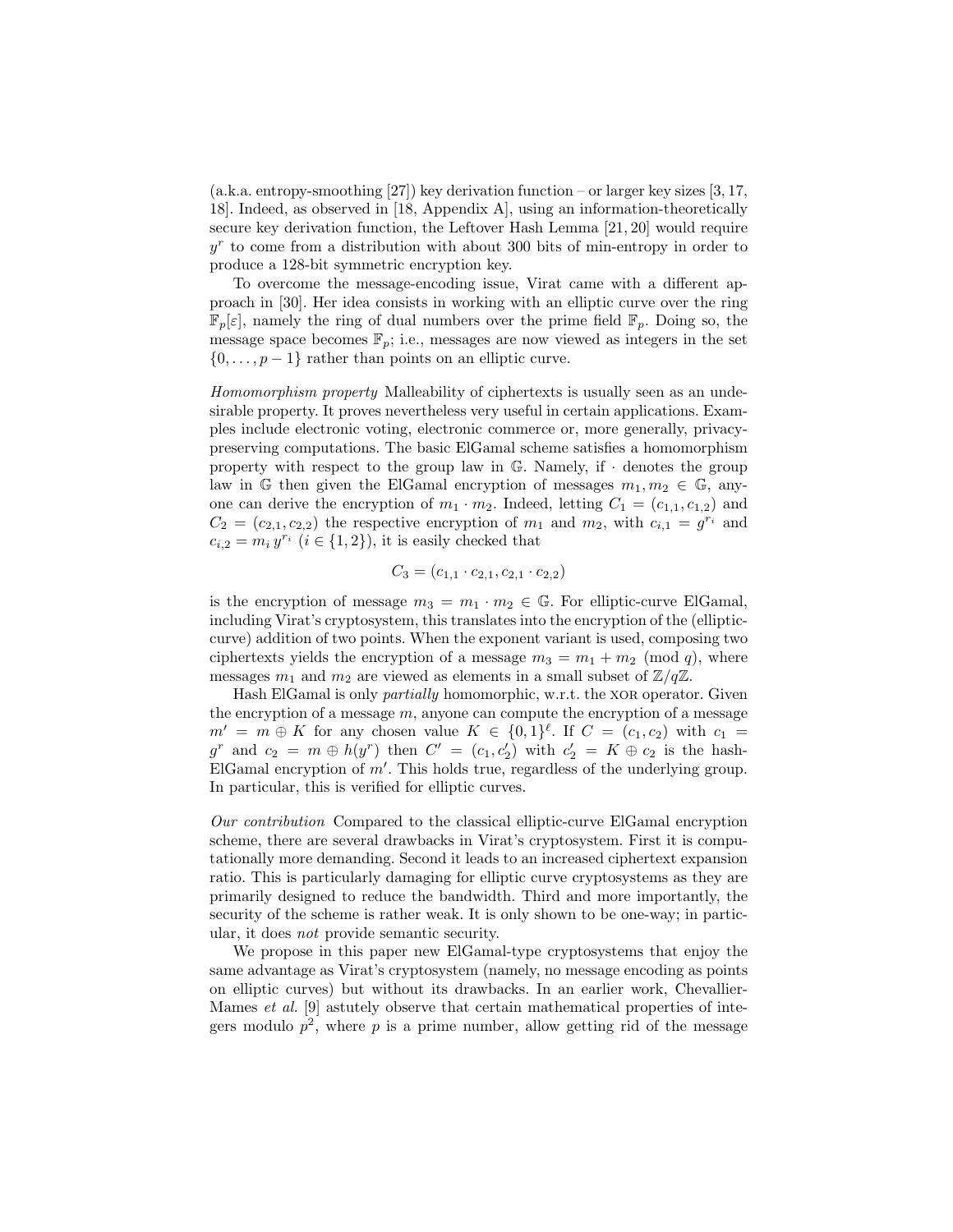encoding from the classical ElGamal cryptosystem. Unfortunately, the solution of [9] is not known to be readily instantiable over elliptic curve subgroups. As a consequence, the Chevallier-Mames et al. [9] system loses the benefit of shorter keys enabled by elliptic curve cryptography. In this work, we solve a problem left open by Chevallier-Mames et al. [9] and provide an adaptation of their scheme [9] to the elliptic curve setting. The resulting encryption schemes features the same ciphertext expansion ratio as [9] and retains the partial homomorphism properties (additive or multiplicative). We prove that they are semantically secure in the standard model under a natural hardness assumption. We also describe a chosen-ciphertext secure extension of these schemes.

## 2 Encoding-Free ElGamal Schemes

#### 2.1 Virat's Cryptosystem

Let K be a finite field of characteristic  $p \neq 2, 3$ . The ring of dual numbers of K is  $\mathbb{K}[\varepsilon]$  with  $\varepsilon^2 = 0$ .

Consider the elliptic curve E over  $\mathbb{K}[\varepsilon]$  given by the Weierstraß equation

$$
E: y^2 = x^3 + ax + b \tag{1}
$$

with  $a, b \in \mathbb{K}[\varepsilon]$  and  $4a^3 + 27b^2 \neq 0$ . The set of points  $(x, y) \in \mathbb{K}[\varepsilon] \times \mathbb{K}[\varepsilon]$  satisfying this equation together with the points at infinity,  $\mathbf{O}_k = (k\varepsilon : 1 : 0)$  with  $k \in$ K, form an Abelian group under the chord-and-tangent rule. Explicit addition formulæ are provided in [31, Table 2.1]. This group is denoted by  $E(\mathbb{K}[\varepsilon])$  and its order by  $\#E(\mathbb{K}[\varepsilon])$ . Since  $E(\mathbb{K}[\varepsilon])$  contains the p-torsion subgroup formed by the points at infinity, its order is a multiple of  $p$ .

Virat's cryptosystem relies on elliptic curves over  $\mathbb{F}_p[\varepsilon]$  for some prime  $p > 3$ . Hence let E be an elliptic curve over  $\mathbb{F}_p[\varepsilon]$  as per Eq. (1) of order pq for some prime  $q \neq p$ , and let  $\hat{P}$  be a generator of  $E(\mathbb{F}_p[\varepsilon])$ .

KeyGen(1<sup> $\lambda$ </sup>) On input security parameter  $\lambda$ , generate a cyclic group  $E(\mathbb{F}_p[\varepsilon]) =$  $\langle \hat{P} \rangle$  of order pq as above. Next, choose a random integer  $x \stackrel{R}{\leftarrow} \mathbb{Z}/q\mathbb{Z}$  and compute  $Y = [xp]\hat{P}$ .

The public key is  $pk = \{E(\mathbb{F}_p[\varepsilon]), q, \hat{P}, Y\}$  and the private key is  $sk = \{x\}.$ Encrypt( $pk, m$ ) The encryption of a message  $m \in \mathbb{F}_p$  is given as follows:

- 1. Choose a random integer  $r \stackrel{R}{\leftarrow} \mathbb{Z}/q\mathbb{Z};$
- 2. Choose a random finite point  $(x_0, y_0) \stackrel{R}{\leftarrow} E(\mathbb{F}_p);$
- 3. Define  $\hat{\mathbf{M}} = (x_0 + m\varepsilon, y_0 + y_1\varepsilon)$  where  $y_1$  is the unique solution in  $\mathbb{F}_p$ such that  $\hat{\boldsymbol{M}} \in E(\mathbb{F}_p[\varepsilon])$ ;
- 4. Compute the points  $C_1 = [rp]\hat{P}$  and  $\hat{C}_2 = \hat{M} + [r]Y$ ;
- 5. Output the ciphertext  $C = (\mathbf{C_1}, \hat{\mathbf{C}_2})$ .

Decrypt $(sk, C)$  The decryption of  $C = (\mathcal{C}_1, \hat{\mathcal{C}}_2)$  is obtained as  $\hat{\mathbf{M}} = \hat{\mathcal{C}}_2 - [x]\mathcal{C}_1$ using secret key  $x$ , which in turn yields the value of  $m$ .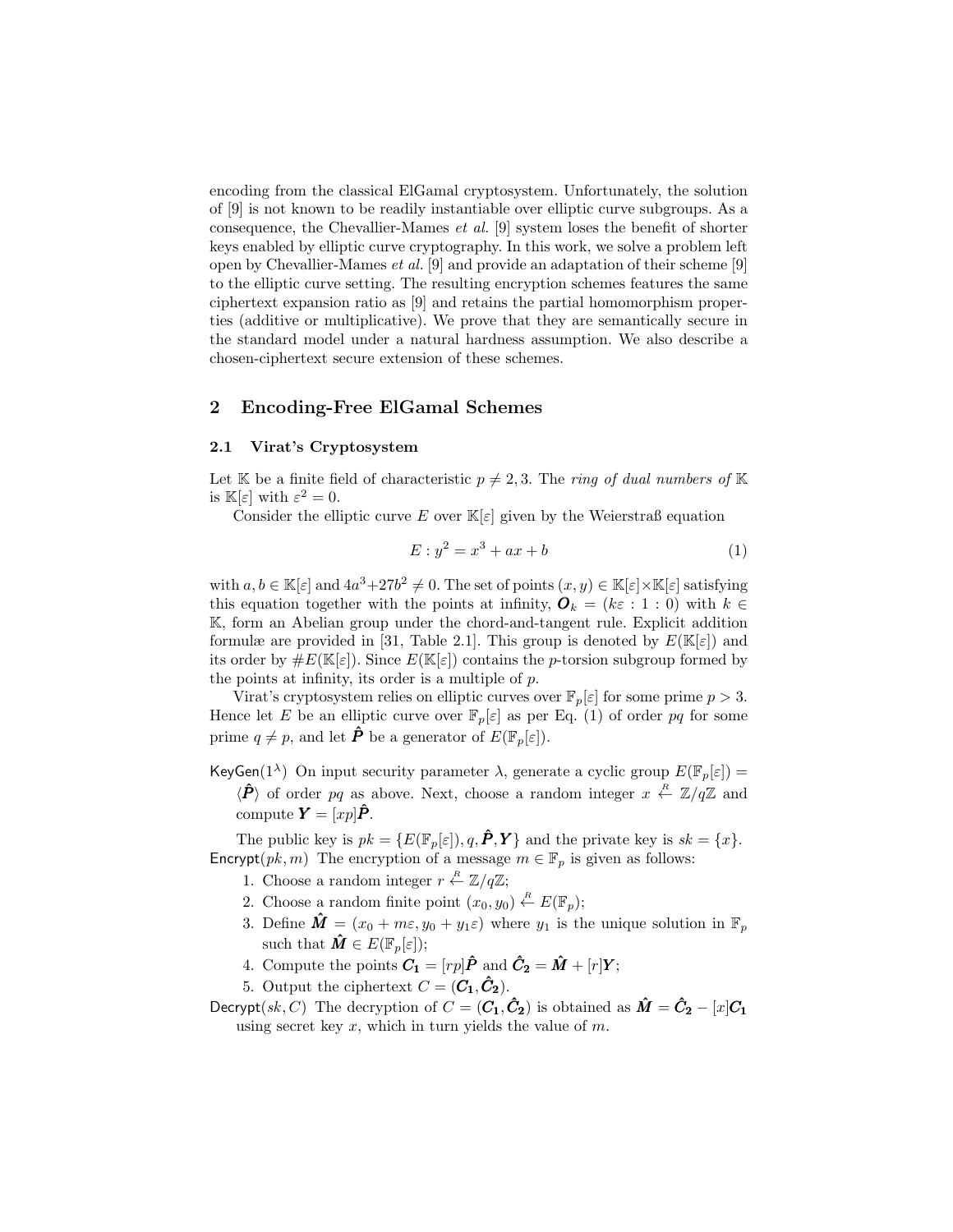In a variant, Virat suggests to define the elliptic curve E over  $\mathbb{F}_p[\varepsilon]$  but with curve parameters  $a, b \in \mathbb{F}_p$ . It is then shown that the scheme is one-way under the computational Diffie-Hellman assumption in  $E(\mathbb{F}_p)$  [30, Theorem 6.4].

Given the x-coordinate of a finite point in  $E(\mathbb{F}_p[\varepsilon])$ , there are two possible values for its y-coordinate. So  $2|p|+1$  bits suffice to represent  $C_1$  or  $\hat{C}_2$ , leading to a ciphertext expansion ratio of  $4 \div 1$  [30, Sect. 5.2].

Remark 1. When the curve parameters  $a, b \in \mathbb{F}_p$ , Lemma 1 in [1] implies that for every finite point  $\hat{\mathbf{P}} = (x_0 + x_1 \varepsilon, y_0 + y_1 \varepsilon) \in E(\mathbb{F}_p[\varepsilon])$  there exists a unique  $k \in \mathbb{F}_p$  such that  $\hat{\mathbf{P}} = \mathbf{P} + \mathbf{O}_k$  with  $\mathbf{P} = (x_0, y_0) \in E(\mathbb{F}_p)$ . It thus turns out that  $[p]\hat{P} = [p]P + [p](k\varepsilon : 1 : 0) = [p]P \in E(\mathbb{F}_p)$ . In this case, it is interesting to define the public key as  $pk = \{E(\mathbb{F}_p[\varepsilon]), q, \mathbf{Q}, \mathbf{Y}\}\$  where  $\mathbf{Q} = [p]\hat{\mathbf{P}} \in E(\mathbb{F}_p)$ and to evaluate  $C_1$  as  $C_1 = [r]Q \in E(\mathbb{F}_p)$ . The ciphertext expansion ratio then drops to  $3 \div 1$  using a compressed point representation (i.e.,  $C_1$  is represented with  $|p|+1$  bits and  $\hat{C}_2$  with  $2|p|+1$  bits).

#### 2.2 The Chevallier-Mames–Paillier–Pointcheval Scheme

The scheme of Chevallier-Mames et al. [9] is based on the class function over cyclic subgroups of  $\mathbb{F}_p^*$ . Specifically, for primes p and q such that  $q | p - 1$ , given a cyclic subgroup  $\langle g \rangle \subseteq \mathbb{F}_p^*$  of order q, the class of  $w = g^a \mod p$  (w.r.t.  $\hat{g}$ ) is denoted by  $\llbracket w \rrbracket$  and is defined as the unique integer in  $\mathbb{Z}/p\mathbb{Z}$  such that

$$
\hat{g}^{\text{CRT}(\llbracket w \rrbracket, a)} \bmod p^2 = w
$$

for some  $\hat{g} \in (\mathbb{Z}/p^2\mathbb{Z})^*$  of order pq and such that  $\hat{g} \equiv g \pmod{p}$ , and where  $CRT(\llbracket w \rrbracket, a)$  is an integer such that

 $CRT(\llbracket w \rrbracket, a) \equiv \llbracket w \rrbracket \pmod{p}$  and  $CRT(\llbracket w \rrbracket, a) \equiv a \pmod{q}$ ;

see [9, Sect. 4.1]. For example, if  $\hat{g} = (1 - k p) g^p \text{ mod } p^2$  with  $k := \frac{(p-1)}{q}$  $\frac{-1}{q}$  then

$$
[\![w]\!] = \frac{(w^q \bmod p^2) - 1}{p} \bmod p .
$$

*Proof.* Observe that  $\hat{g} \equiv g^p \equiv g \pmod{p}$  as required. Remark also that, as elements in  $(\mathbb{Z}/p^2\mathbb{Z})^*$ ,  $1-kp \pmod{p^2}$  is of order p and  $g^p \pmod{p^2}$  is of order q. Hence, it follows that  $w \equiv \hat{g}^{\text{CRT}([\bar{w}],a)} \equiv (1 - kp)^{[w]} (g^p)^a \pmod{p^2}$  and thus  $w^q \equiv (1 - kp)^{[w]}$   $q \equiv 1 - (k [w] q)p \equiv 1 + [w] p \pmod{p^2}$ ).  $\qquad \qquad \Box$ 

Equipped with such an efficiently computable class function, the encryption scheme of Chevallier-Mames et al. goes as follows.

KeyGen( $1^{\lambda}$ ) On input security parameter  $\lambda$ , generate a prime p and an element  $g \in \mathbb{F}_p^*$  of large prime order q. Next, compute  $y = g^x \mod p$  for some random integer  $x \stackrel{R}{\leftarrow} \mathbb{Z}/q\mathbb{Z}$ . The public key is  $pk = {\mathbb{F}_p^*, q, g, y}$  and the private key is  $sk = \{x\}.$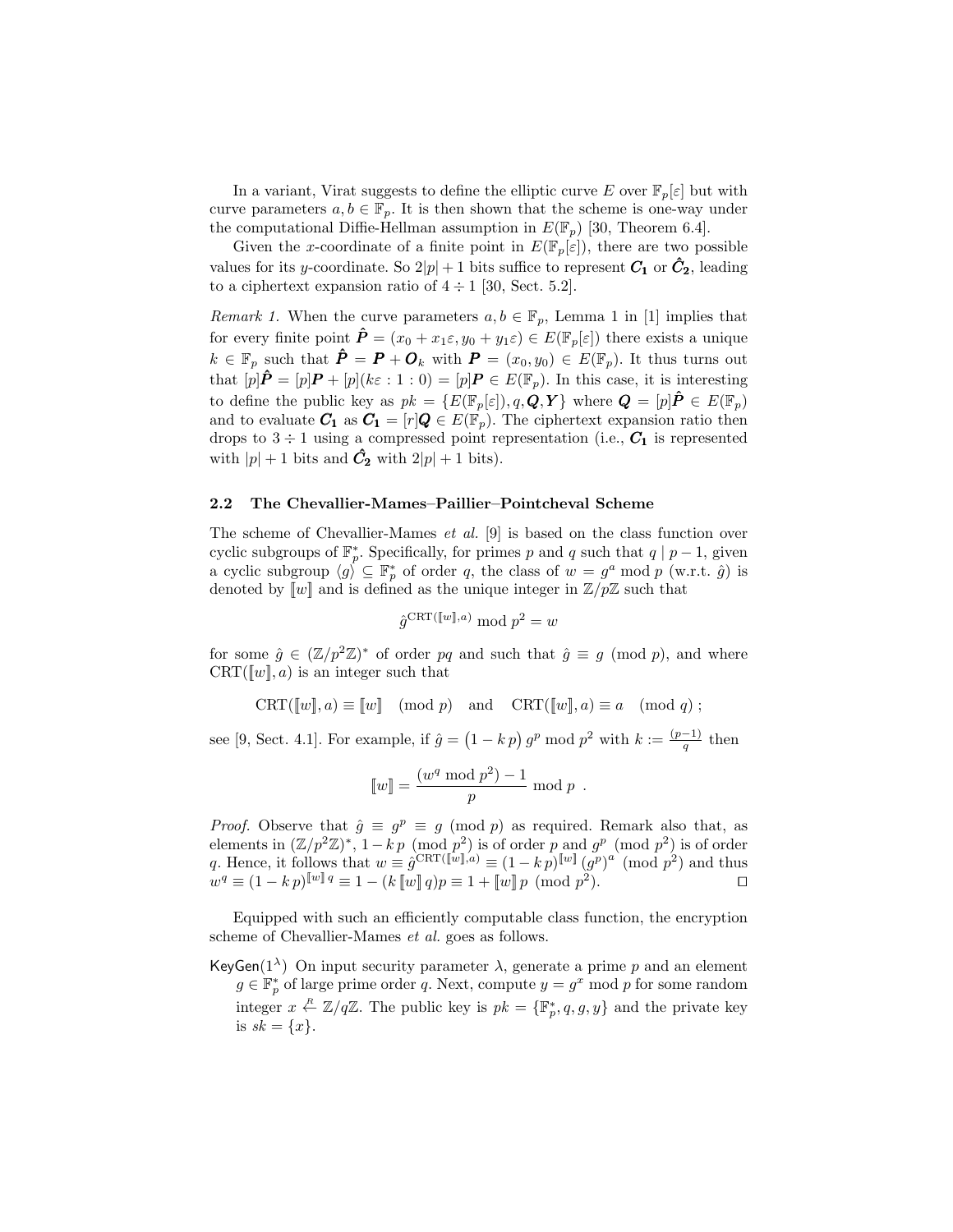Encrypt(pk, m) The encryption of  $m \in \mathbb{Z}/p\mathbb{Z}$  is given by the following algorithm:

- 1. Choose a random  $r \stackrel{R}{\leftarrow} \mathbb{Z}/q\mathbb{Z}$ . Compute  $c_1 = g^r \mod p$  and  $d = y^r \mod p$ ;
- 2. Define  $c_2 = m + \llbracket d \rrbracket \pmod{p};$
- 3. Output the ciphertext  $C = (c_1, c_2)$ .

Decrypt(sk, C)  $C = (c_1, c_2)$  is decrypted as  $m = c_2 - [c_1^x \mod p] \pmod{p}$  using the private key  $sk = x$ .

## 3 New Cryptosystems

Rather than considering elliptic curves over the ring  $\mathbb{F}_p[\varepsilon]$ , we work with elliptic curves defined over the ring  $\mathbb{Z}/p^2\mathbb{Z}$ . Borrowing the terminology of [9], this allows us to define a class function whereupon new ElGamal-type cryptosystems are derived. See also [16] for another family of cryptosystems making use of elliptic curves defined over a ring.

#### 3.1 Class Function on Elliptic Curves

Since  $\mathbb{F}_p = \mathbb{Z}/p\mathbb{Z} \subset \mathbb{Z}/p^2\mathbb{Z}$ , we can view an elliptic curve given by a Weierstraß equation (with curve parameters  $a, b \in \mathbb{F}_p$ ) over the ring  $\mathbb{Z}/p^2\mathbb{Z}$ . In order to deal with the points at infinity, we regard the projective form

$$
Y^2 Z = X^3 + aXZ^2 + bZ^3 .
$$

The set of points on this elliptic curve over  $\mathbb{Z}/p^2\mathbb{Z}$  is denoted by  $E(\mathbb{Z}/p^2\mathbb{Z})$ . The subset of points that reduce to  $\boldsymbol{O} = (0 : 1 : 0)$  modulo p is denoted by  $E_1(\mathbb{Z}/p^2\mathbb{Z})$ ; see [28, § 2].

**Proposition 1.** Using the previous notations, we have

$$
E_1(\mathbb{Z}/p^2\mathbb{Z}) = \{ (\alpha p : 1 : 0) \mid 0 \le \alpha \le p - 1 \}.
$$

*Proof.* By definition, we have  $E_1(\mathbb{Z}/p^2\mathbb{Z}) = \{(X : Y : Z) \in E(\mathbb{Z}/p^2\mathbb{Z}) \mid (X : Y) \in E(\mathbb{Z}/p^2\mathbb{Z})\}$  $Y : Z$  =  $(0 : 1 : 0) \pmod{p}$ . Since  $Y \equiv 1 \pmod{p}$  we obviously have  $Y \not\equiv 0$ (mod  $p^2$ ) and so we can write  $E_1(\mathbb{Z}/p^2\mathbb{Z}) = \{(\frac{X}{Y} : 1 : \frac{Z}{Y}) \in E(\mathbb{Z}/p^2\mathbb{Z}) \mid (X :$  $Y : Z \equiv (0 : 1 : 0) \pmod{p} = \{(\alpha p : 1 : \gamma p) \in E(\mathbb{Z}/p^2\mathbb{Z}) \mid 0 \leq \alpha, \gamma \leq p-1\}.$ Plugging  $(\alpha p : 1 : \gamma p)$  into the Weierstraß equation yields  $\gamma p = 0 \pmod{p^2} \iff$  $\gamma = 0 \pmod{p}$ . We therefore get  $E_1(\mathbb{Z}/p^2\mathbb{Z}) = \{(\alpha p : 1 : 0) \mid 0 \leq \alpha \leq p-1\}$ .  $\Box$ 

The theory of formal groups [28, Proposition IV.3.2] implies that  $E_1(\mathbb{Z}/p^2\mathbb{Z})$ is a group isomorphic to the additive group  $(\mathbb{Z}/p\mathbb{Z})^+$ . We have

$$
\Gamma: E_1(\mathbb{Z}/p^2\mathbb{Z}) \longrightarrow (\mathbb{Z}/p\mathbb{Z})^+, (\alpha p:1:0) \longmapsto \alpha .
$$

Hence, the sum of two elements  $(\alpha_1 p : 1 : 0)$  and  $(\alpha_2 p : 1 : 0)$  in  $E_1(\mathbb{Z}/p^2\mathbb{Z})$ is given by  $(\alpha_3 p : 1 : 0)$  with  $\alpha_3 = (\alpha_1 + \alpha_2) \mod p$ . This also implies that  $E_1(\mathbb{Z}/p^2\mathbb{Z})$  is a cyclic group of order p. Letting  $\mathbf{U} = (p : 1 : 0)$ , we can write  $E_1(\mathbb{Z}/p^2\mathbb{Z}) = \langle U \rangle.$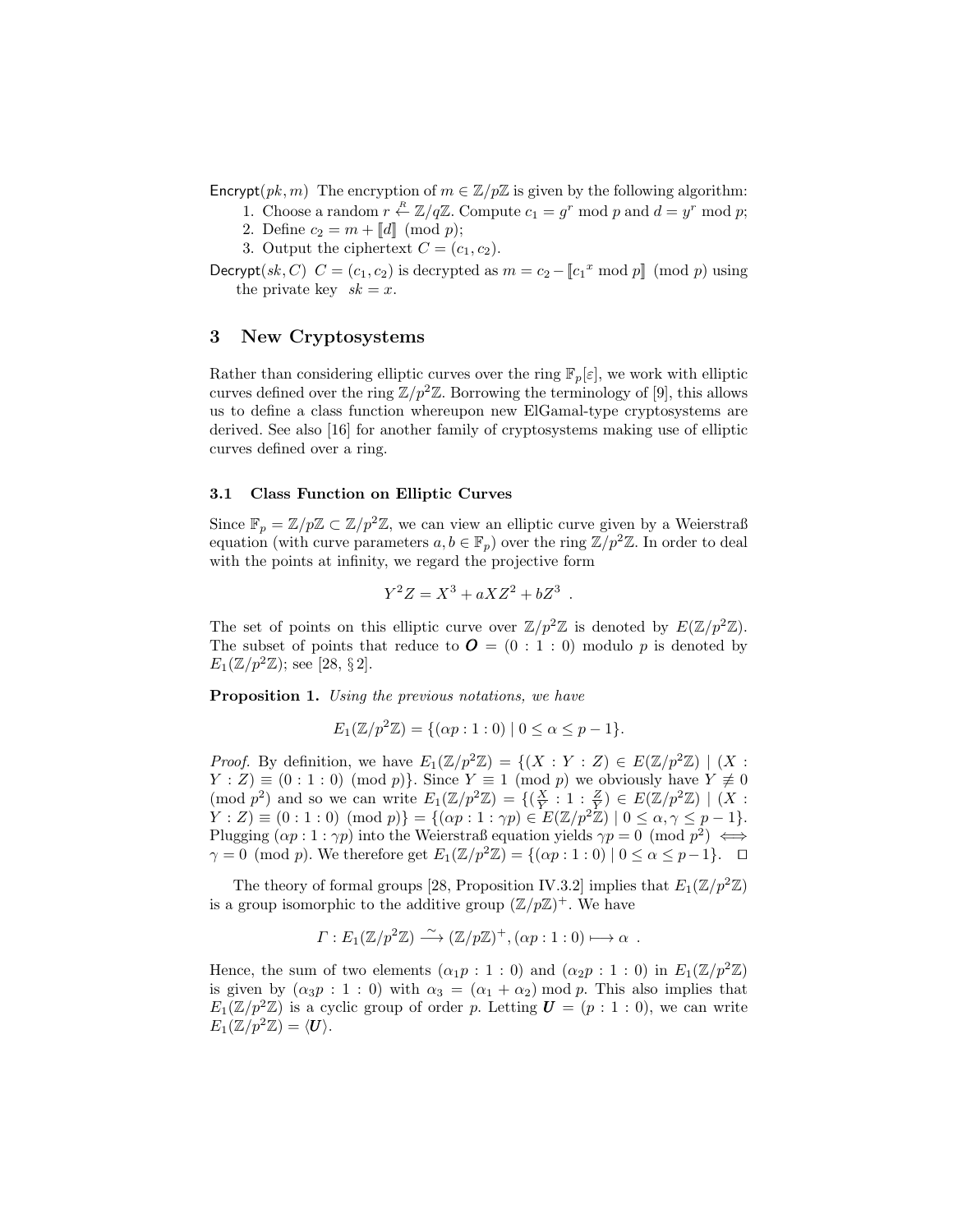Given a finite point  $P = (x, y) \in E(\mathbb{F}_p)$ , with  $y \neq 0$ , we define

$$
\Delta(\boldsymbol{P}) = \frac{(x^3 + ax + b - y^2) \bmod p^2}{p} \quad \text{and} \quad \psi(\boldsymbol{P}) = \frac{\Delta(\boldsymbol{P})}{2y} \bmod p \enspace .
$$

[In the definition of  $\Delta(P)$ , point P is lifted; i.e., its coordinates x and y are viewed as integers.]

This gives rise to the map

$$
\Psi: E(\mathbb{F}_p) \to E(\mathbb{Z}/p^2\mathbb{Z}), \begin{cases} \mathbf{O} \mapsto \mathbf{O} \\ (x, y) \mapsto (x, y + \psi(\mathbf{P})p) \end{cases}
$$

To ease the notation, we will sometimes write  $\tilde{P}$  for  $\Psi(P)$ .

We assume that E is not an anomalous curve (i.e.,  $\#E(\mathbb{F}_p) \neq p$ ) and we let  $q = \text{ord}_E(P)$  denote the order of point  $P \in E(\mathbb{F}_p)$ . We define  $V = [p]\tilde{P}$ . Clearly, we have that  $V$  is of order q.

Consider now the subgroups  $\mathbb{G} = \langle P \rangle \subseteq E(\mathbb{F}_p)$  of order q and  $\hat{\mathbb{G}} = \langle U, V \rangle \subseteq$  $E(\mathbb{Z}/p^2\mathbb{Z})$  of order pq. Any element  $\mathbf{Q} \in \hat{\mathbb{G}}$  can uniquely be written as

$$
\mathbf{Q} = [\beta] \mathbf{U} + [\alpha] \mathbf{V} \text{ for some } \alpha \in \mathbb{Z}/q\mathbb{Z} \text{ and } \beta \in \mathbb{Z}/p\mathbb{Z} . \tag{2}
$$

We call integer  $\beta$  the *class of* **Q** and write  $\beta = \mathbf{Q}$ . The crucial observation is that  $\Psi(\mathbb{G}) \subseteq \mathbb{G}$ . As a consequence, to any element  $Q \in \mathbb{G}$ , we similarly define its class as  $\|\tilde{Q}\|$ . To ease the notation, we will sometimes omit the tilde and simply write  $[Q]$ .

It is worth noticing that computing the class is easy. By definition, from the unique decomposition of a point  $\mathbf{Q} \in \mathbb{G}$  as  $\mathbf{Q} = [\beta] \mathbf{U} + [\alpha] \mathbf{V}$  with  $\beta = [\mathbf{Q}]$ , it immediately follows that  $[q]Q = [q\beta]U = (q\beta p : 1 : 0)$  and thus

$$
\llbracket \mathbf{Q} \rrbracket = \frac{\Gamma([q]\mathbf{Q})}{q} \bmod p \tag{3}
$$

.

#### 3.2 An Additive Cryptosystem

With the above setting, we can now describe our first cryptosystem. The message space is  $\mathbb{Z}/p\mathbb{Z}$  for some prime p.

KeyGen( $1^{\lambda}$ ) On input security parameter  $\lambda$ , generate an elliptic curve E over the prime field  $\mathbb{F}_p$  and a point  $P \in E(\mathbb{F}_p)$  of large prime order q. Next, compute the point  $\boldsymbol{Y} = [x] \boldsymbol{P} \in E(\mathbb{F}_p)$  for some random integer  $x \stackrel{R}{\leftarrow} \mathbb{Z}/q\mathbb{Z}$ .

The public key is  $pk = \{E(\mathbb{F}_p), q, P, Y\}$  and the private key is  $sk = \{x\}.$ 

- Encrypt( $pk, m$ ) The encryption of a message  $m \in \mathbb{Z}/p\mathbb{Z}$  is given by the following algorithm:
	- 1. Choose a random integer  $r \stackrel{R}{\leftarrow} \mathbb{Z}/q\mathbb{Z};$
	- 2. Compute in  $E(\mathbb{F}_p)$  the points  $C_1 = [r]P$  and  $C_2 = [r]Y$ ;
	- 3. Compute  $\beta = \llbracket \tilde{C}_2 \rrbracket$ ;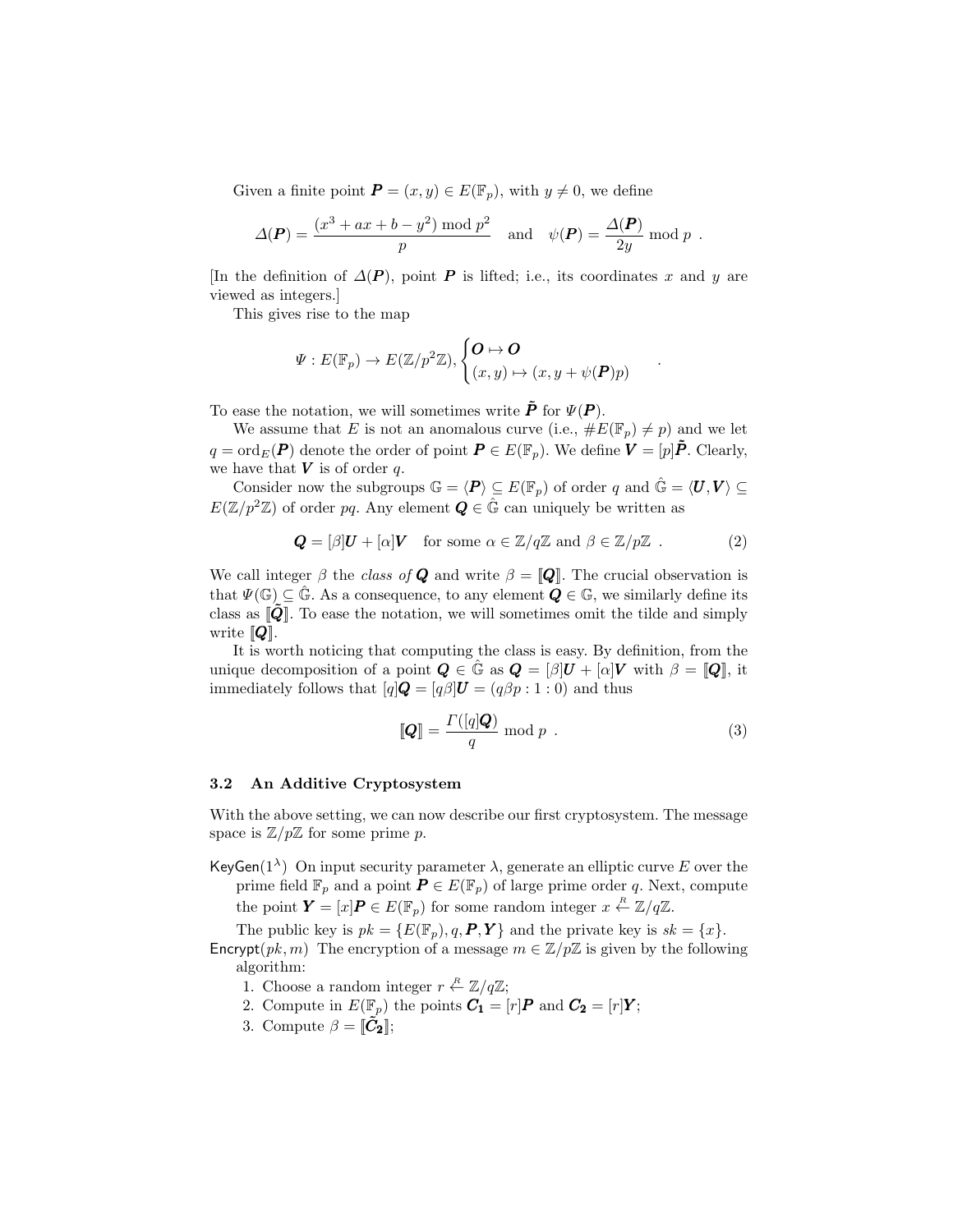4. Define  $c_2 = m + \beta \pmod{p}$ ;

5. Output the ciphertext  $C = (C_1, c_2)$ .

Decrypt(sk, C) The decryption of  $C = (\mathcal{C}_1, c_2)$  is obtained as  $m = c_2 - \llbracket \Psi(x|\mathcal{C}_1) \rrbracket$  $\pmod{p}$  using the secret key x.

The above cryptosystem presents a number of advantages. First, the ciphertexts are very compact. In their basic version, they feature a  $3 \div 1$  ciphertext expansion ratio. This ratio can even be reduced to only  $2 \div 1$  by using a compressed representation for  $C_1$ . Second, as will be shown in Section 4, it meets the standard IND-CPA security level in the standard model (while Virat's cryptosystem only satisfies one-wayness). Third, the proposed cryptosystem is to some extent malleable. More precisely, if  $(C_1, c_2)$  denotes the [additive] encryption of a message m then  $(C_1, c_2 + K \pmod{p})$  is the encryption of message  $m + K$ (mod p) for any  $K \in \mathbb{Z}/p\mathbb{Z}$ . Fourth, encryption is very fast. In an on-line/offline mode [13], the encryption of a message  $m$  only requires a mere addition modulo p. Fifth, in contrast to classical ElGamal on elliptic curves over  $\mathbb{F}_p$ , no prior encoding of the message as a point on an elliptic curve is required.

#### 3.3 A Multiplicative Cryptosystem

The previous cryptosystem is additive. As  $\mathbb{Z}/p\mathbb{Z}$  is equipped with both addition and multiplication, we can define a multiplicative cryptosystem by replacing Step 4 in the encryption process accordingly.

KeyGen $(1^{\lambda})$  Idem.

Encrypt( $pk, m$ ) The encryption of a message  $m \in \mathbb{Z}/p\mathbb{Z}$  is given by the following algorithm:

- 1. Choose a random integer  $r \stackrel{R}{\leftarrow} \mathbb{Z}/q\mathbb{Z};$
- 2. Compute in  $E(\mathbb{F}_p)$  the points  $C_1 = [r]P$  and  $C_2 = [r]Y$ ;
- 3. Compute  $\beta = [\![\tilde{\mathcal{C}}_2]\!]$ ;
- 4. Define  $c_2 = m \cdot \beta \pmod{p}$ ;

5. Output the ciphertext  $C = (C_1, c_2)$ .

Decrypt(sk, C) The decryption of  $C = (\mathbf{C_1}, c_2)$  is obtained as  $m = c_2/[\![\Psi([x]\mathbf{C_1})]\!]$  $\pmod{p}$  using the secret key x.

This multiplicative variant shares the advantages as its additive counterpart. The difference resides in that it is partially homomorphic w.r.t. multiplication; that is, if  $(C_1, c_2)$  is the [multiplicative] encryption of a message m then  $(C_1, c_2 \cdot K)$  $p(n)$  is the encryption of message  $m \cdot K \pmod{p}$ .

## 4 Security Analysis

#### 4.1 Complexity Assumptions

Let  $E(\mathbb{F}_p)$  be an elliptic curve over the prime field  $\mathbb{F}_p$  and let  $\mathbb{G} \subseteq E(\mathbb{F}_p)$  a cyclic subgroup thereof. Let also **P** be a generator of G and  $\tilde{\mathbf{P}} = \Psi(\mathbf{P}) \in E(\mathbb{Z}/p^2\mathbb{Z})$ .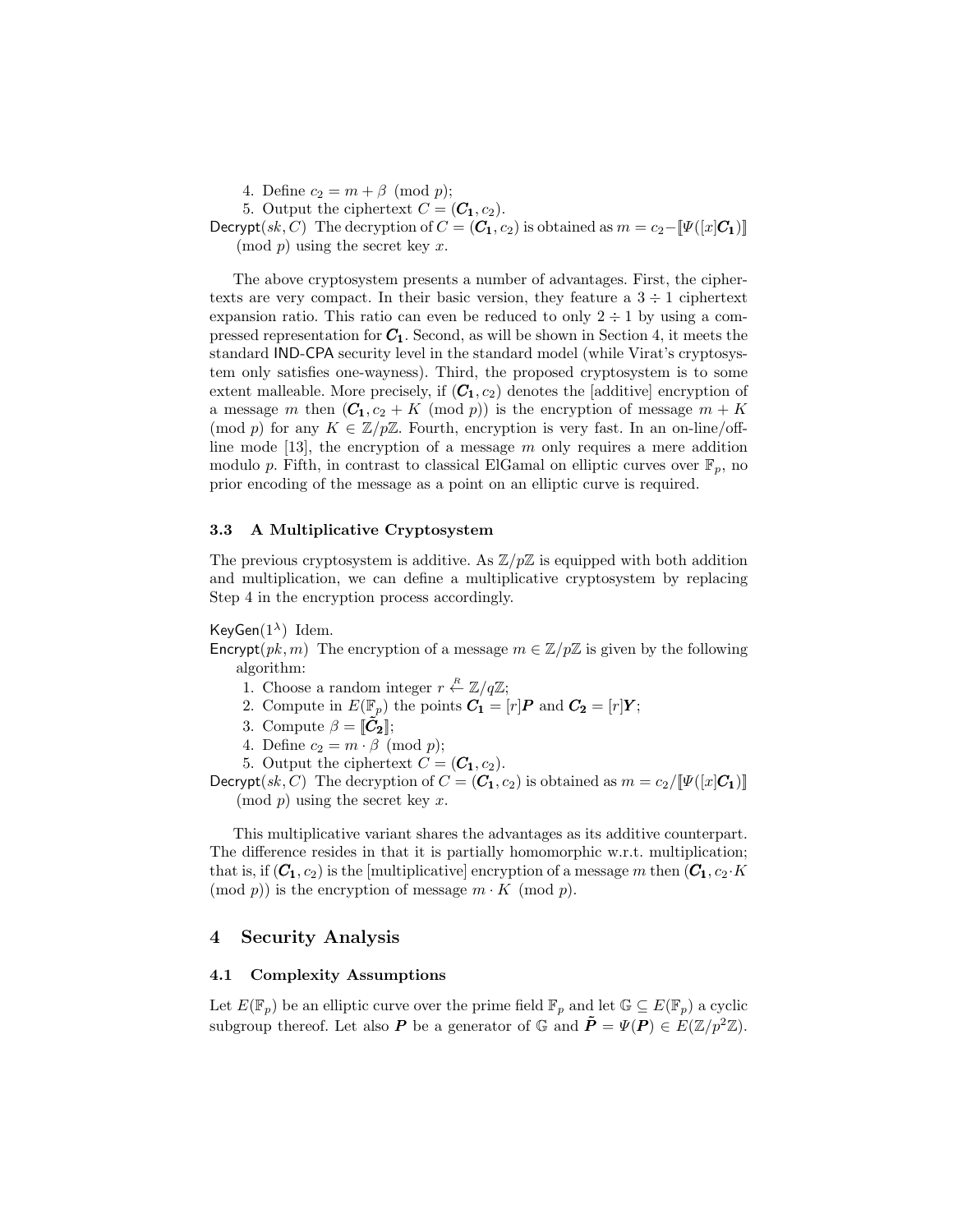We remind that the class of a point  $Q \in \mathbb{G}$  (w.r.t. P), denoted  $[Q]$ , is the unique integer  $\beta \in \mathbb{Z}/p\mathbb{Z}$  such that  $\Psi(Q) = [\beta]U + [\alpha]V$  where  $U = (p : 1 : 0)$  and  $V = [p]\tilde{P}$ .

Given **P** and  $[a]$ **P**,  $[b]$ **P**  $\stackrel{R}{\leftarrow}$  G =  $\langle$ **P** $\rangle \subseteq E(\mathbb{F}_p)$ , the elliptic curve class computational Diffie-Hellman (Class-CDH) problem is to compute the class of  $[ab]$ P; i.e.,  $[[ab]P]$ . Likewise, the elliptic curve class decisional Diffie-Hellman (Class-DDH) problem is to distinguish between the two distributions  $(P, [a]P, [b]P, [[ab]P]])$ and  $(P, [a]P, [b]P, \vartheta)$  for  $a, b \stackrel{R}{\leftarrow} [0, \#\mathbb{G})$  and  $\vartheta \stackrel{R}{\leftarrow} \mathbb{Z}/p\mathbb{Z}$ . We assume that these two problems are hard.

More formally, define an instance-generating algorithm  $G$  taking as input a security parameter  $\lambda$  and returning (the description of) a cyclic group  $\mathbb{G} \subseteq$  $E(\mathbb{F}_p)$ , its order  $q = \#\mathbb{G}$ , and a generator **P**, as above. We consider the following experiment for an adversary A.

Class<sub> $A, G$ </sub> $(\lambda)$ :

- 1. Run  $\mathcal{G}(1^{\lambda})$  and obtain  $(E(\mathbb{F}_p), q, P)$ ;
- 2. Choose  $a, b \stackrel{R}{\leftarrow} \mathbb{Z}/q\mathbb{Z}$  and compute  $[a]$ **P** and  $[b]$ **P**;
- 3. A is given  $(E(\mathbb{F}_p), q, P, [a]P, [b]P)$  and outputs  $\beta' \in \mathbb{Z}/p\mathbb{Z}$ ;
- 4. The output of the experiment is 1 if  $\beta' = \llbracket \mathbf{C} \rrbracket$  where  $\mathbf{C} = [ab] \mathbf{P} \in \mathbb{C}$  $E(\mathbb{F}_p)$ , and 0 otherwise.

Definition 1. The Class-CDH assumption says that for any probabilistic polynomial-time adversary A there exists a negligible function negl such that

$$
\Pr[\mathsf{Class}_{\mathcal{A},\mathcal{G}}(\lambda) = 1] \le \mathrm{negl}(\lambda) .
$$

Definition 2. The Class-DDH assumption says that for any probabilistic polynomial-time adversary A there exists a negligible function negl such that

$$
\left|\Pr\Big[\mathcal{A}\big(E(\mathbb{F}_p), q, \boldsymbol{P}, [a] \boldsymbol{P}, [b] \boldsymbol{P}, [[ab] \boldsymbol{P}]\big] = 1\right] - \Pr\Big[\mathcal{A}\big(E(\mathbb{F}_p), q, \boldsymbol{P}, [a] \boldsymbol{P}, [b] \boldsymbol{P}, \vartheta\big) = 1\Big]\Big| \leq \text{negl}(\lambda),
$$

where the probabilities are taken over the experiment of running  $(E(\mathbb{F}_p), q, \mathbf{P}) \leftarrow$  $\mathcal{G}(1^{\lambda})$  and choosing  $a, b \stackrel{R}{\leftarrow} \mathbb{Z}/q\mathbb{Z}$  and  $\vartheta \stackrel{R}{\leftarrow} \mathbb{Z}/p\mathbb{Z}$ .

#### 4.2 Semantic Security

Clearly the one-wayness of our cryptosystems is equivalent to the Class-CDH assumption.

We show below that the proposed cryptosystems are semantically secure under the Class-DDH assumption. We state:

Theorem 1. The schemes of Section 3.2 and Section 3.3 are IND-CPA under the Class-DDH assumption.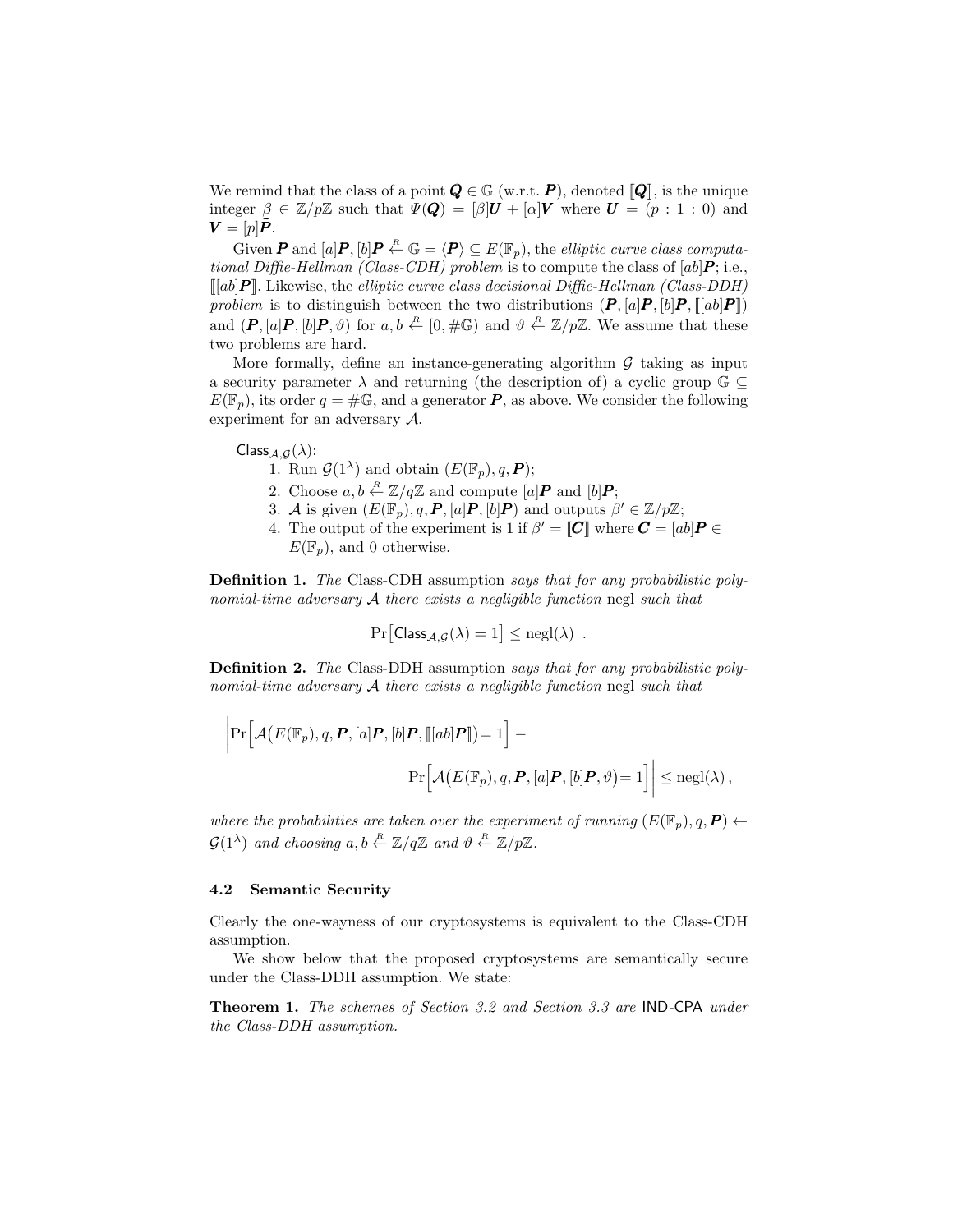Proof. In order to deal with the two cryptosystems at the same time, we write the second part of the ciphertext,  $c_2$ , as  $c_2 = m \star \beta \pmod{p}$  where  $\star$  stands for addition modulo  $p$  or multiplication modulo  $p$ .

The goal is to construct a distinguisher  $D$  against the Class-DDH problem from an IND-CPA attacker  $A$  against the scheme. Consider the following algorithm D receiving as challenge the Class Diffie-Hellman triplet  $([a]P, [b]P, \beta)$  for  $(E(\mathbb{F}_p), q, P) \leftarrow \mathcal{G}(1^{\lambda}),$  where either  $\beta = [[ab]P]$  or  $\beta = \vartheta$ , with  $a, b \leftarrow \mathbb{Z}/q\mathbb{Z}$ and  $\vartheta \stackrel{R}{\leftarrow} \mathbb{Z}/p\mathbb{Z}$ :

- 1. Set  $Y = [a]P$  and define  $pk = \{E(\mathbb{F}_p, q, P, Y)\};$
- 2. Call  $\mathcal{A}(pk)$  and receive two messages  $m_0$  and  $m_1$  in  $\mathbb{Z}/p\mathbb{Z}$ ;
- 3. Choose a bit b at random and define  $C = ([a]P, m_b \star \beta);$
- 4. Return ciphertext C to A and obtain its output bit  $b'$ ;
- 5. Output 1 if  $b' = b$ , and 0 otherwise.

When  $\beta = \llbracket [ab]$ P $\rrbracket$ , C is a faithful ciphertext for message  $m_b$ . On the contrary, when  $\beta = \vartheta$ , C appears as a random value, independent of  $m_b$ . As a result, if  $\epsilon(\lambda)$  denotes the probability that A wins the **IND-CPA** game, this means that

$$
\Pr\bigl[ \mathcal{D}\bigl(E(\mathbb{F}_p), q, \boldsymbol{P}, [a] \boldsymbol{P}, [b] \boldsymbol{P}, [\hspace{-1.5pt}[ [ab] \boldsymbol{P} ] \hspace{-1.5pt}] \bigr) = 1 \bigr] = \epsilon(\lambda)
$$

and

$$
Pr[\mathcal{D}(E(\mathbb{F}_p), q, \boldsymbol{P}, [a] \boldsymbol{P}, [b] \boldsymbol{P}, \vartheta) = 1] = \frac{1}{2}.
$$

But the Class-DDH assumption says that their difference should be a negligible function in  $\lambda$ , that is,  $|\epsilon(\lambda) - \frac{1}{2}| \leq \text{negl}(\lambda)$ .

### 5 Extension

#### 5.1 Chameleon Hash Functions

*Chameleon hash functions* [23] are hash functions associated with a pair  $(hk, tk)$ of hashing/trapdoor keys. The name chameleon refers to the ability for the owner of the trapdoor key to modify the input without changing the output.

A chameleon hash function is defined by a tuple of three algorithms: (CMKg, CMhash, CMswitch). The key-generation algorithm CMKg, given a security parameter  $\lambda$ , outputs a key pair  $(hk, tk) \leftarrow \text{CMKg}(1^{\lambda})$ . The hashing algorithm outputs  $y = \text{CMhash}(hk, m, r)$  given the public key hk, a message m and random coins  $r \in \mathcal{R}_{hash}$ . On input of  $m, r, m'$  and the trapdoor key tk, the switching algorithm  $r' \leftarrow \textsf{CMswitch}(t_k, m, r, m')$  outputs  $r' \in \mathcal{R}_{hash}$  such that

$$
Chhash(hk, m, r) = Chhash(hk, m', r') .
$$

Collision-resistance mandates that it be infeasible to find pairs  $(m', r') \neq (m, r)$ such that CMhash $(hk, m, r) =$  CMhash $(hk, m', r')$  without knowing tk. Uniformity guarantees that the distribution of hashes is independent of the message m, in particular, for all  $hk$  and  $m, m'$ , the distributions

$$
\{r \leftarrow \mathcal{R}_{hash} \colon \text{CMhash}(hk, m, r)\} \quad \text{and} \quad \{r \leftarrow \mathcal{R}_{hash} \colon \text{CMhash}(hk, m', r)\}
$$

are identical.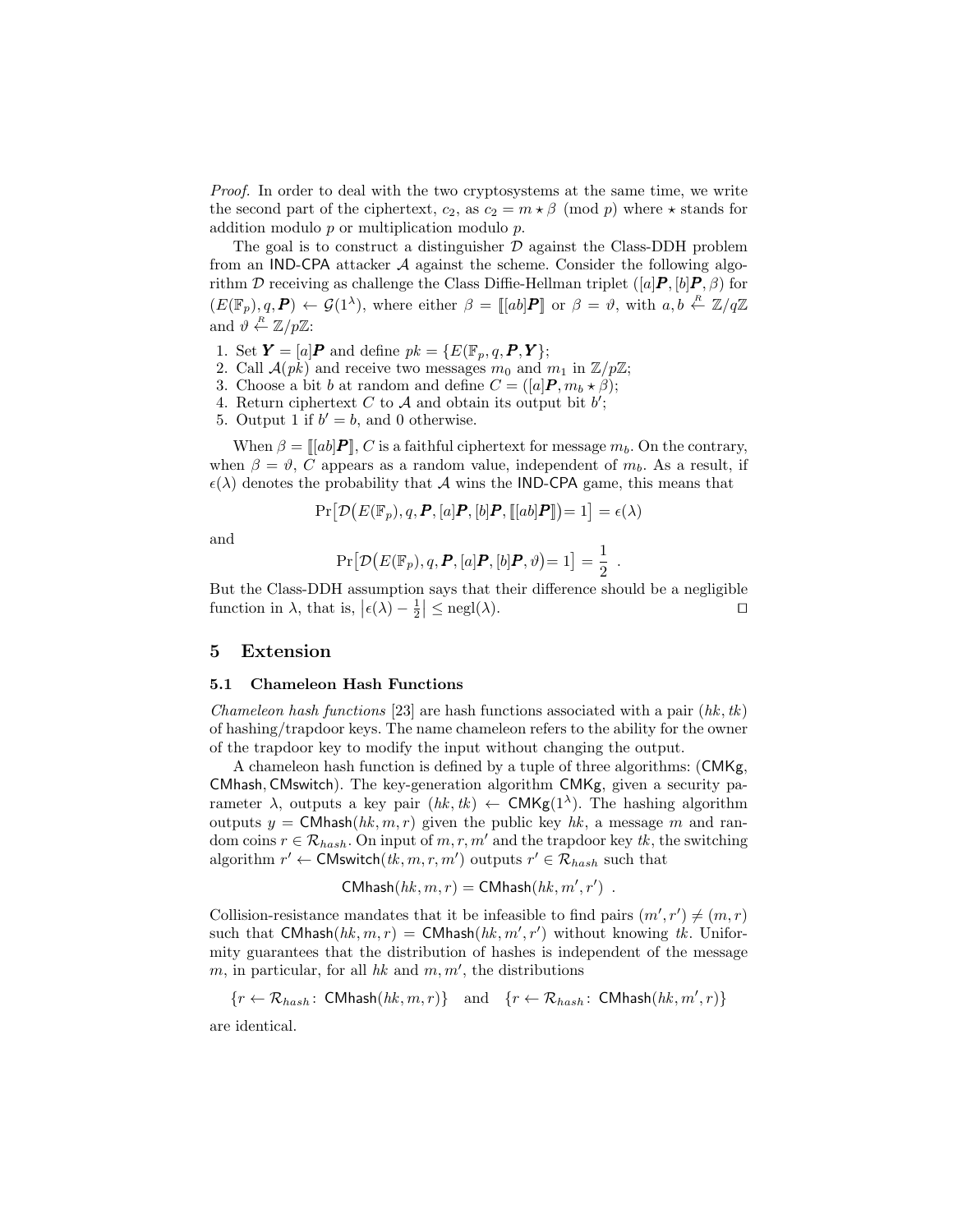#### 5.2 A Chosen-Ciphertext-Secure Construction

In this section, we describe an IND-CCA2-secure extension of our schemes which builds on the approach of Cash, Kiltz and Shoup [7] in its security analysis. We present below the additive variant. The multiplicative variant proceeds similarly.

- KeyGen( $1^{\lambda}$ ) On input security parameter  $\lambda$ , generate an elliptic curve E over the prime field  $\mathbb{F}_p$  and a point  $\boldsymbol{P} \in E(\mathbb{F}_p)$  of large prime order q. Then, do the following.
	- 1. Choose  $y_0, y_1, z_0, z_1 \stackrel{R}{\leftarrow} \mathbb{Z}/q\mathbb{Z}$  and compute points  $Y_0, Y_1, Z_0, Z_1 \in E(\mathbb{F}_p)$ as

$$
Y_0 = [y_0]P
$$
,  $Y_1 = [y_1]P$ ,  
\n $Z_0 = [z_0]P$ ,  $Z_1 = [z_1]P$ .

2. Choose a chameleon hash function  $CMH = (CMKg, CMhash, CMswitch)$ that ranges over  $\mathbb{Z}/q\mathbb{Z}$ , with a key pair  $(hk, tk) \leftarrow \text{CMKg}(1^{\lambda})$ . We denote by  $\mathcal{R}_{hash}$  the randomness space of the hashing algorithm.

The public key is  $pk = \{E(\mathbb{F}_p), q, P, Y_0, Y_1, Z_0, Z_1, hk\}$  and the matching private key is  $sk = \{y_0, y_1, z_0, z_1\}.$ 

Encrypt( $pk, m$ ) To encrypt a message  $m \in \mathbb{Z}/p\mathbb{Z}$ , do the following.

- 1. Choose  $r \stackrel{R}{\leftarrow} \mathbb{Z}/q\mathbb{Z}$  as well as  $s \stackrel{R}{\leftarrow} \mathcal{R}_{hash}$ ;
- 2. Compute in  $E(\mathbb{F}_p)$ ,  $C_0 = [r]Y_0$  and  $C_1 = [r]P$ ;
- 3. Compute  $\beta = \[\mathbf{\tilde{C}_0}\]$  and  $c_0 = m + \beta \pmod{p}$ ;
- 4. Compute  $t = \text{CMhash}(hk, (c_0, C_1), s_{hash}) \in \mathbb{Z}/q\mathbb{Z};$
- 5. Compute

$$
C_2 = [rt]Y_0 + [r]Z_0, \qquad \qquad C_3 = [rt]Y_1 + [r]Z_1 ;
$$

6. Output the ciphertext  $C = (c_0, \mathbf{C}_1, \mathbf{C}_2, \mathbf{C}_3, s_{hash}).$ Decrypt(sk, C) Given the ciphertext  $C = (c_0, C_1, C_2, C_3, s_{hash})$  and the private key  $sk = (y_0, y_1, z_0, z_1)$ , conduct the following steps.

- 1. Compute  $t = \textsf{CMhash}(hk, (c_0, C_1), s_{hash}) \in \mathbb{Z}/q\mathbb{Z};$
- 2. Return  $\perp$  if  $C_2 \neq [ty_0 + z_0]C_1$  or  $C_3 \neq [ty_1 + z_1]C_1$ ;
- 3. Compute  $C_0 = [y_0]C_1$  and return  $m = c_0 \beta \mod p$ , where  $\beta = [\tilde{C}_0]$ .

The above description follows a method suggested in [32] in that it makes use of a chameleon hash function to authenticate the message-carrying part  $c_0$  of the ciphertext. We note that, instead of a chameleon hash function, the scheme could also use a strongly unforgeable one-time signature as in the Canetti-Halevi-Katz methodology [6]. However, this would incur longer ciphertexts. If we want to minimize the ciphertext overhead, the Boyen-Mei-Waters technique [5] can be used to eliminate the randomness  $s_{hash}$  of the chameleon hash function at the expense of introducing  $O(\lambda)$  additional elliptic curve points in the public key.

Theorem 2. The scheme is IND-CCA2-secure under the Class-DDH assumption, provided that the chameleon hash function is collision-resistant.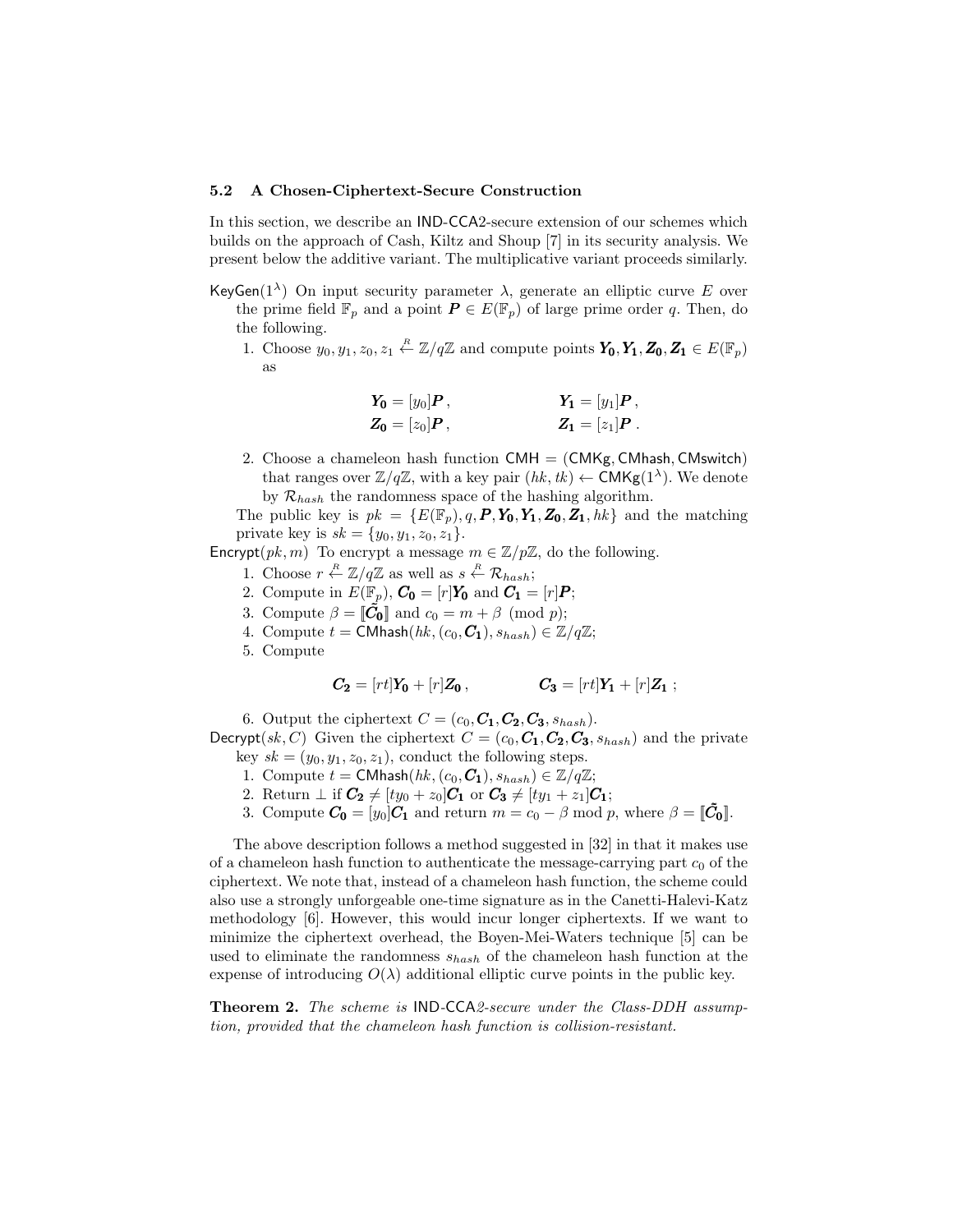*Proof.* The proof proceeds with a sequence of games. For each i, we denote by  $S_i$  the event that the adversary wins in Game i.

- **Game 0:** This is the real game. In this game, the adversary  $A$  is given the public key pk and the challenger  $\beta$  answers all decryption queries by faithfully running the decryption algorithm. In the challenge phase,  $A$  chooses two distinct messages  $m_0, m_1 \in \mathbb{Z}/p\mathbb{Z}$  and obtains a challenge ciphertext  $C^* = (c_0^*, C_1^*, C_2^*, C_3^*, s_{hash}^*)$  which encrypts  $m_d$ , for some random bit  $d \leftarrow \{0,1\}$ . In the second phase, the adversary A is granted further access to the decryption oracle. At the end of the game, A outputs a bit  $d' \in \{0, 1\}$ and we denote by  $S_0$  the event that  $d' = d$ .
- **Game 1:** This game is identical to Game 0 but the challenger  $\beta$  rejects all prechallenge decryption queries  $C = (c_0, C_1, C_2, C_3, s_{hash})$  such that  $C_1 = C_1^*$ . Since  $C_1^*$  is uniformly distributed in  $\langle P \rangle$  and independent of  $\mathcal{A}$ 's view before the challenge phase, the probability that  $\beta$  rejects a ciphertext that would not have been rejected in Game 0 is at most  $q_{dec}/q$ , where  $q_{dec}$  is the number of decryption queries. We have  $|\Pr[S_1] - \Pr[S_0]| \leq q_{dec}/q$ .
- **Game 2:** In this game, the challenger  $\beta$  aborts if it realizes that, before or after the challenge phase, A has made a decryption query  $C = (c_0, C_1, C_2, C_3,$  $s_{hash}$ ) such that

$$
t = \mathsf{CMhash}(hk, (c_0, \mathcal{C}_1), s_{hash}) = \mathsf{CMhash}(hk, (c_0{{^\star}}, \mathcal{C}_1{{^\star}}), s_{hash}{{^\star}}) = t^{{\star}}\enspace.
$$

Clearly, the latter event would contradict the collision-resistance property of the chameleon hash function. Moreover, Game 2 and Game 1 proceed identically until the latter event occurs, so that we obtain the inequality  $|\Pr[S_2] - \Pr[S_1]| \leq \mathbf{Adv}^{\text{CM-Hash}}(\lambda).$ 

- Game 3: This game is identical to Game 2 with the sole difference that the challenger B automatically rejects all post-challenge decryption queries of the form  $C = (c_0^*, C_1^*, C_2, C_3, s_{hash})$ , where  $(C_2, C_3) \neq (C_2^*, C_3^*)$ . This change is only conceptual since these ciphertexts would be rejected in Game 2 as well. We thus have  $Pr[S_3] = Pr[S_2]$ .
- Game 4: In this game, we modify the generation of the public key. At the outset of the game, B chooses a random value  $t^* \in \mathbb{Z}/q\mathbb{Z}$  in the range of the hashing algorithm CMhash, by hashing a random string  $R'$  using a random  $s'_{hash} \stackrel{R}{\leftarrow} \mathcal{R}_{hash}$ . It also picks  $\gamma, \omega \stackrel{R}{\leftarrow} \mathbb{Z}/q\mathbb{Z}$  and sets  $Y_1 = [\gamma]P + [\omega]Y_0$ . It also picks  $\gamma_0, \gamma_1 \stackrel{R}{\leftarrow} \mathbb{Z}/q\mathbb{Z}$  and sets

$$
\boldsymbol{Z}_0 = [-t^\star] \boldsymbol{Y_0} + [\gamma_0] \boldsymbol{P} \,, \qquad \qquad \boldsymbol{Z}_1 = [-t^\star] \boldsymbol{Y}_1 + [\gamma_1] \boldsymbol{P} \,,
$$

which implicitly defines the private key as  $y_1 = \gamma + \omega y_0$ ,  $z_0 = -t^*y_0 + \gamma_0$ and  $z_1 = -t^*y_1 + \gamma_1$ . In the challenge phase,  $\beta$  computes the challenge as

$$
C_1{}^{\star}=[r^{\star}]P\,,\qquad\qquad C_2{}^{\star}=[\gamma_0]C_1{}^{\star}\,,\qquad\qquad C_3{}^{\star}=[\gamma_1]C_1^{\star}
$$

while  $m_d$  is blinded as  $c_0^* = m_d + \beta^* \pmod{p}$ , where  $\beta^* = [\tilde{C}_0^*]$ , where  $C_0^* = [y_0]C_1^*$ . Finally, B uses the trapdoor key tk of the chameleon hash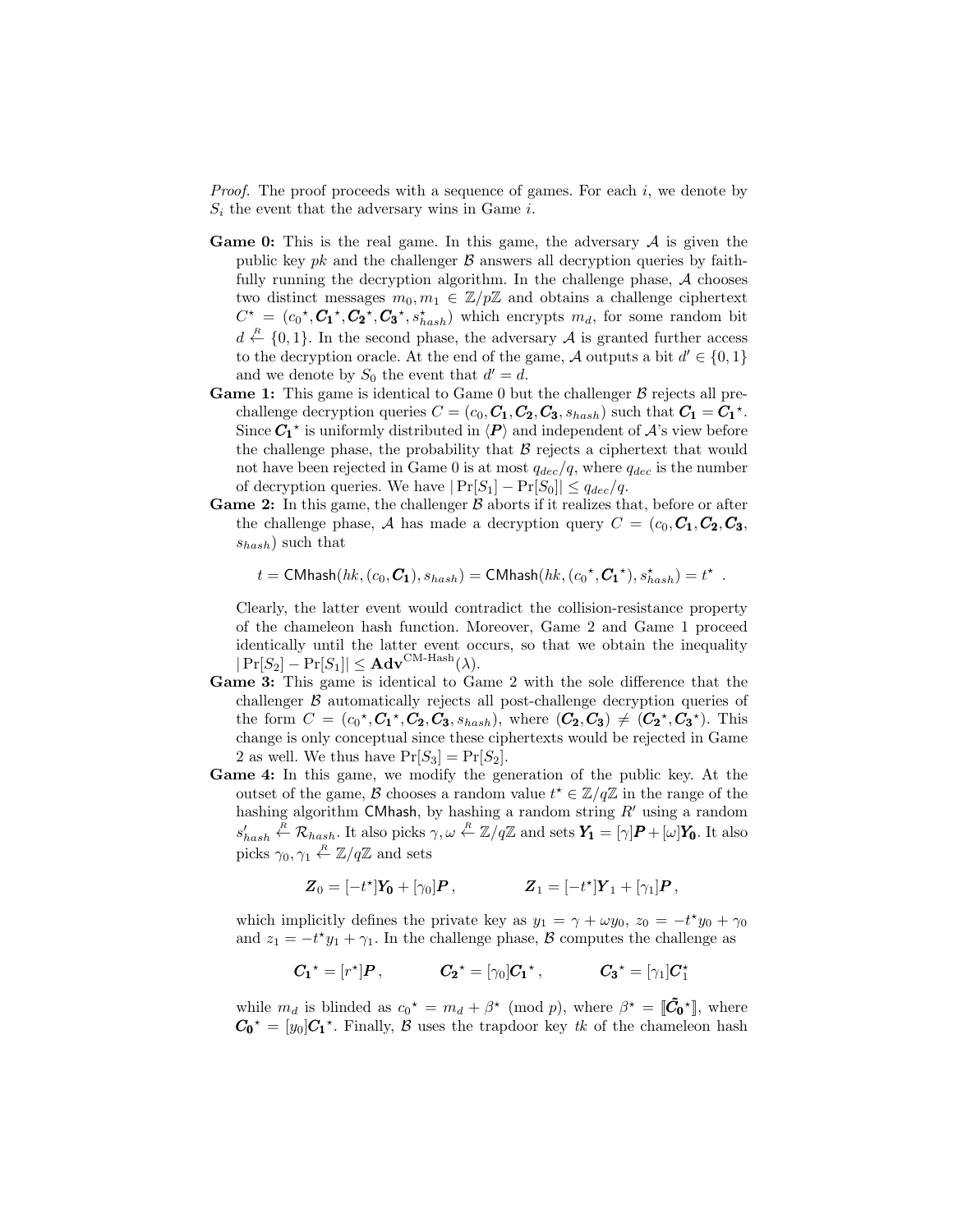function to obtain  $s_{hash}^{\star} = \text{CMswich}(tk, (R', s'_{hash}), (c_0^{\star}, C_1^{\star}))$  such that  $t^* = \mathsf{CMhash}(hk, (c_0^*, \mathbf{C_1}^*), s_{hash}^*).$ 

In Game 4, we remark that the public key  $pk$  and the challenge ciphertext  $C^* = (c_0^*, C_1^*, C_2^*, C_3^*, s_{hash}^*)$  both have the same distribution as in Game 3, so that A's view has not changed. We have  $Pr[S_4] = Pr[S_3]$ .

Game 5: In this game, we modify the decryption oracle. Namely, at each decryption query  $C = (c_0, C_1, C_2, C_3, s_{hash})$ , the challenger  $\beta$  computes the chameleon hash value  $t = \text{CMhash}(hk, (c_0, C_1), s_{hash})$  as well as

$$
W_1 = [(t - t^*)^{-1} \mod q](C_2 - [\gamma_0]C_1)
$$
  
\n
$$
W_2 = [(t - t^*)^{-1} \mod q](C_3 - [\gamma_1]C_1)
$$

At this point, B returns  $\perp$  if  $W_2 \neq [\gamma]C_1 + [\omega]W_1$ . Otherwise, B computes  $\tilde{W}_1 = \Psi(W_1)$ , obtains  $\beta = [\tilde{W}_1]$  and returns  $m = c_0 - \beta \pmod{p}$ .

It is easy to see that, in the adversary's view, Game 5 is identical to Game 4 until the event  $F_5$  that  $\beta$  fails to reject a ciphertext that would have been rejected in Game 4. Using the same arguments as in [11, 7], we can prove that  $Pr[F_5] \leq q_{dec}/q$ . Specifically, event  $F_5$  can only occur for a decryption query on an invalid ciphertext  $C = (c_0, C_1, C_2, C_3, s_{hash})$  where

$$
C_1 = [r]P
$$
,  $C_2 = [r + r']([t]Y_0 + Z_0)$ ,  $C_3 = [r + r'']([t]Y_1 + Z_1)$ 

and either  $r' \neq 0$  or  $r'' \neq 0$ . This implies that  $W_1 = [r + r_1]Y_0$  and  $W_2 =$  $[r + r_2]Y_1$ , where  $r_1 \neq 0$  (resp.  $r_2 \neq 0$ ) if and only if  $r' \neq 0$  (resp.  $r'' \neq 0$ 0). It is easy to see that, if  $r_2 = 0$  and  $r_1 \neq 0$  or  $r_1 = 0$  and  $r_2 \neq 0$ , the equality  $W_2 = [\gamma]C_1 + [\omega]W_1$  never holds and we thus assume that  $r_1 \neq 0$  and  $r_2 \neq 0$ . However, in this case  $[\gamma]C_1 + [\omega]W_1$  can be written  $[r]Y_1 + [\omega r_1]Y_0$ , which is the sum of an information-theoretically fixed value  $[r]Y_1$  and another term  $[\omega r_1]Y_0$  that is completely undetermined in A's view: indeed, for a fixed  $Y_1 = [\gamma]P + [\omega]Y_0$ , we have q equally likely candidates for  $\omega$  at the first decryption query such that  $r' \neq 0$  or  $r'' \neq 0$ . For this query, we can only have the equality  $W_2 = [\gamma]C_1 + [\omega]W_1$  by pure chance, with probability  $1/q$ . Throughout the game, each invalid decryption query allows an unbounded adversary to eliminate one candidate for  $\omega$ . Hence, after i queries, the adversary is left with a probability of  $1/(q - i)$  of inferring the right  $\omega$ . In the worst case, this probability is smaller than  $1/(q - q_{dec})$  for a given decryption query. A union bound over all decryption queries gives the inequality  $|\Pr[S_5] - \Pr[S_4]| \leq \Pr[F_5] \leq q_{dec}/(q - q_{dec})$ . We remark that the private exponents  $(y_0, y_1, z_0, z_1)$  are not used any longer in Game 5 and we thus rely on the Class-DDH assumption to move to Game 6.

Game 6: This game is like Game 5 with the difference that, in the challenge ciphertext  $C^* = (c_0^*, C_1^*, C_2^*, C_3^*, s_{hash}^*, c_0^*$  is chosen as a uniformly random element of  $\mathbb{Z}/p\mathbb{Z}$ . Under the Class-DDH assumption, this change should not be noticeable to A and we can write  $|\Pr[S_6]\!-\!\Pr[S_5]| \leq \mathbf{Adv}^{\text{Class-DDH}}(\lambda).$ 

In Game 6, we easily see that  $Pr[S_6] = 1/2$  since the challenge ciphertext can be seen as an encryption of a random message of  $\mathbb{Z}/p\mathbb{Z}$ , which is completely independent of  $m_0$  and  $m_1$ . When counting probabilities throughout the sequence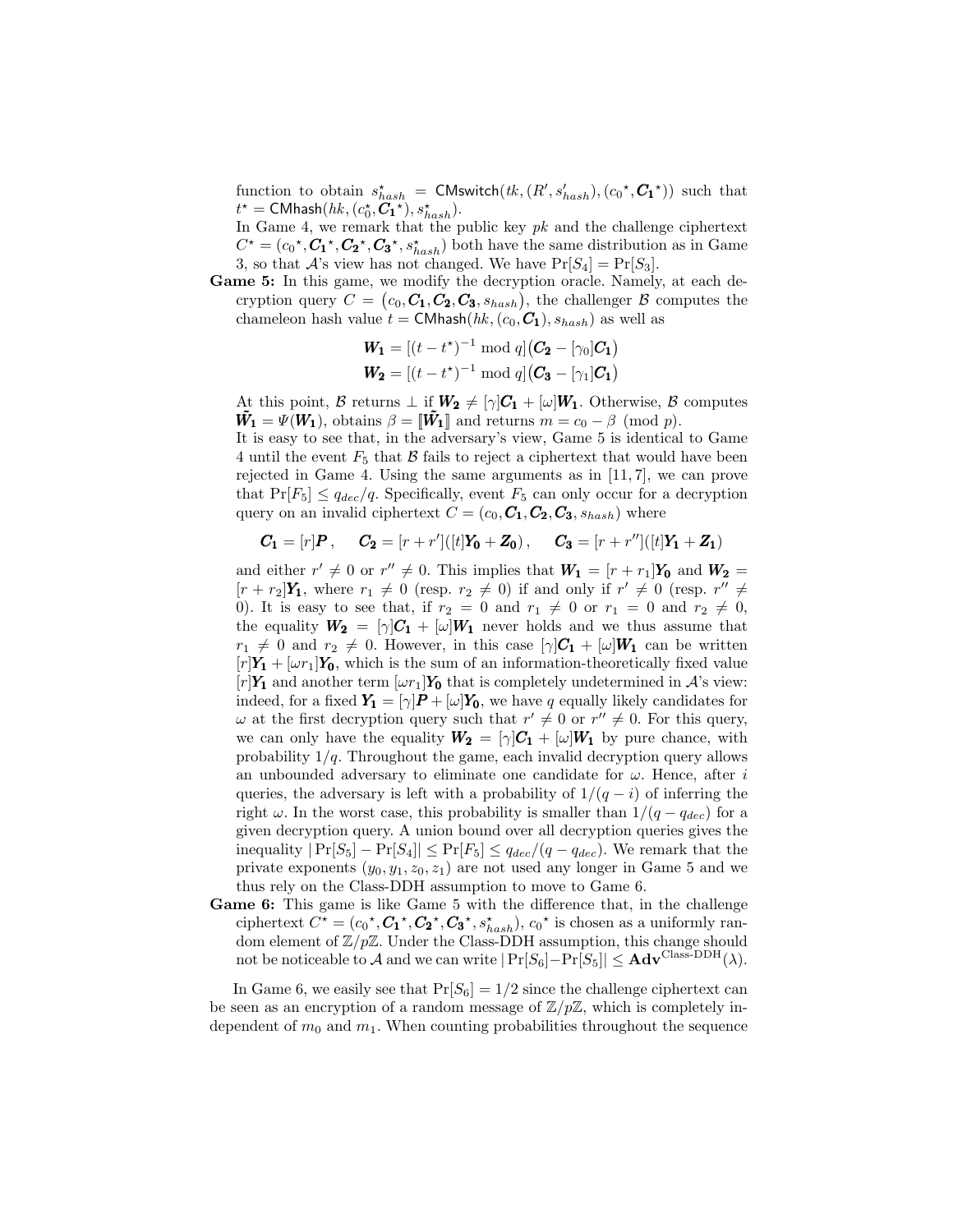of games, we find that  $|Pr[S_0] - 1/2|$  is bounded by a sum of negligible functions under the aforementioned assumptions.  $\Box$ 

#### Acknowledgments

We thank Frederik Vercauteren for useful discussions and Antoine Joux for comments on an earlier version of this work. The second author's work has been supported in part by the "Programme Avenir Lyon Saint-Etienne de l'Universit´e de Lyon" in the framework of the programme "Investissements d'Avenir" (ANR-11- IDEX-0007) and by the French ANR ALAMBIC project (ANR-16-CE39-0006).

## References

- 1. J. V. Belding. A Weil pairing on the p-torsion of ordinary elliptic curves over  $K[\epsilon]$ . J. Number Theory, 128(6):1874–1888, 2008.
- 2. D. J. Bernstein, M. Hamburg, A. Krasnova, and T. Lange. Elligator: Elliptic-curve points indistinguishable from uniform random strings. In ACM-CCS 2013, pp. 425–438. ACM Press, 2013.
- 3. D. Boneh. The decision Diffie-Hellman problem. In ANTS-III, LNCS 1423, pp. 48–63. Springer, 2006.
- 4. D. Boneh, A. Joux, and P. Q. Nguyen. Why textbook ElGamal and RSA encryption are insecure. In ASIACRYPT 2000, LNCS 1976, pp. 30–43. Springer, 2000.
- 5. X. Boyen, Q. Mei, and B. Waters. Direct chosen ciphertext security from identitybased techniques. In ACM-CCS 2005, pp. 320–329. ACM Press, 2005.
- 6. R. Canetti, S. Halevi, and J. Katz. Chosen-ciphertext security from identity-based encryption. In EUROCRYPT 2004, LNCS 3027, pp. 207–222. Springer, 2004.
- 7. D. Cash, E. Kiltz, and V. Shoup. The twin Diffie-Hellman problem and applications. In EUROCRYPT 2008, LNCS 4965, pp. 127–145. Springer, 2008.
- 8. D. Catalano, P. Q. Nguyen, and J. Stern. The hardness of Hensel lifting: The case of RSA and discrete logarithm. In ASIACRYPT 2002, LNCS 2501, pp. 299–310. Springer, 2002.
- 9. B. Chevallier-Mames, P. Paillier, and D. Pointcheval. Encoding-free ElGamal encryption without random oracles. In PKC 2006, LNCS 3958, pp. 91–104. Springer, 2006.
- 10. R. Cramer, R. Gennaro, and B. Schoenmakers. A secure and optimally efficient multi-authority election scheme. In EUROCRYPT '97, LNCS 1233, pp. 103–118. Springer, 1997.
- 11. R. Cramer and V. Shoup. A practical public key cryptosystem provably secure against adaptive chosen ciphertext attack. In CRYPTO 1998, LNCS 1462, pp. 13–25. Springer, 1998.
- 12. T. ElGamal. A public key cryptosystem and a signature scheme based on discrete logarithms. IEEE Trans. Inf. Theory, 31(4):469–472, 1985.
- 13. S. Even, O. Goldreich, and S. Micali. On-line/off-line digital schemes. J. Cryptology, 9(1):35–67, 1996.
- 14. R. R. Farashahi. Hashing into Hessian curves. In AFRICACRYPT 2011, LNCS 6737, pp. 278–289. Springer, 2011.
- 15. P.-A. Fouque, A. Joux, and M. Tibouchi. Injective encodings to elliptic curves. In ACISP 2013, LNCS 7959 , pp. 203–218. Springer, 2013.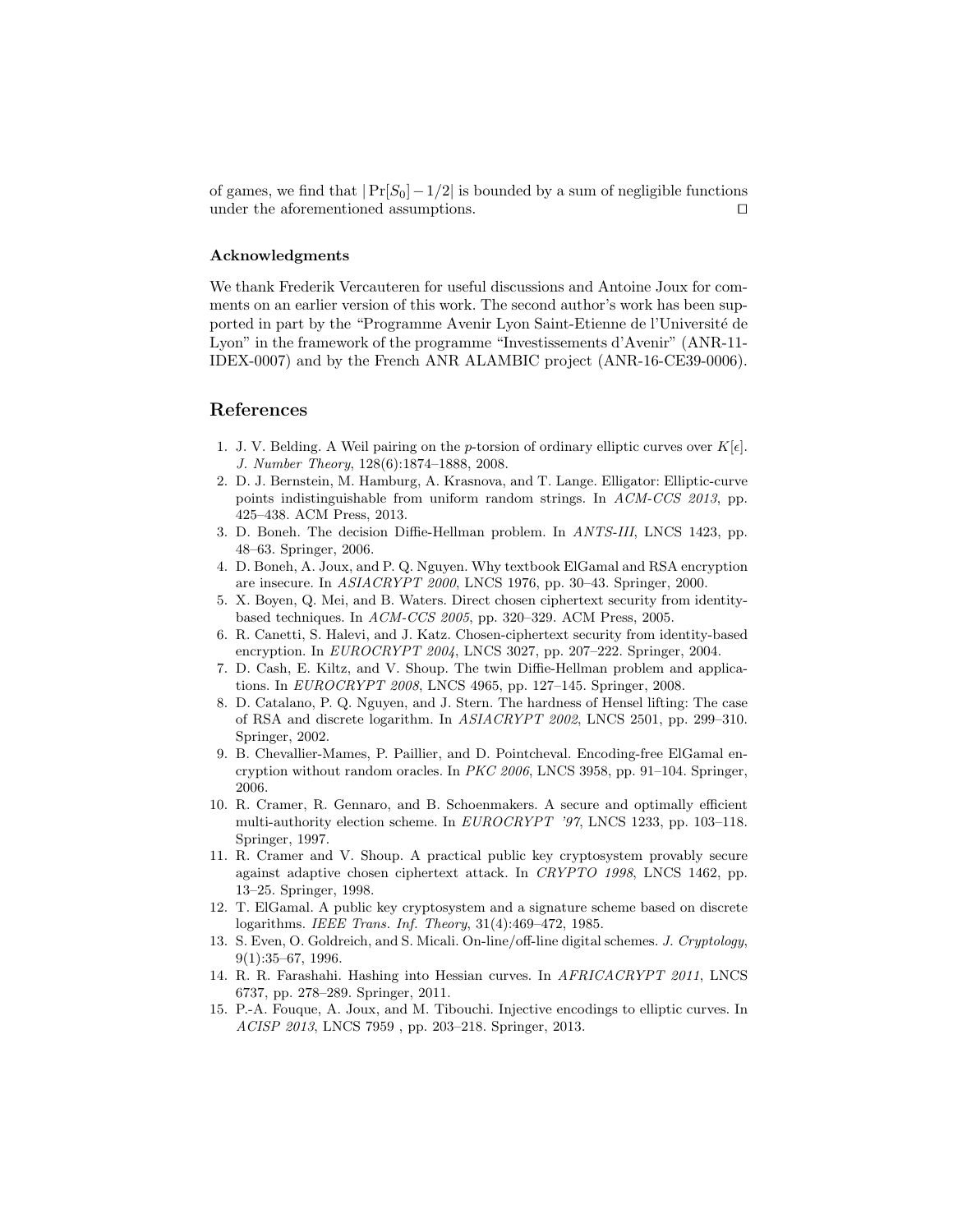- 16. S. D. Galbraith. Elliptic curve Paillier schemes. J. Cryptology, 15(2):129–138, 2002.
- 17. R. Gennaro, H. Krawczyk, and T. Rabin. Secure hashed Diffie-Hellman over non-DDH groups. In EUROCRYPT 2004, LNCS 3027, pp. 361–381. Springer, 2004.
- 18. R. Gennaro and V. Shoup. A note on an encryption scheme of Kurosawa and Desmedt. Cryptology ePrint Archive, Report 2004/194, 2004.
- 19. S. Goldwasser and S. Micali. Probabilistic encryption. J. Comput. Syst. Sci., 28(2):270–299, 1984.
- 20. J. Håstad, R. Impagliazzo, L. A. Levin, and M. Luby. A pseudorandom generator from any one-way function. SIAM J. Comput., 28(4):1364–1396, 1999.
- 21. R. Impagliazzo, L. A. Levin, and M. Luby. A pseudorandom generator from any one-way function. In STOC '89, pp. 12–24. ACM Press, 1989.
- 22. N. Koblitz. Elliptic curve cryptosystems. Math. Comp., 48:203–209, 1987.
- 23. H. Krawczyk and T. Rabin. Chameleon signatures. In NDSS 2000. The Internet Society, 2000.
- 24. V. S. Miller. Use of elliptic curves in cryptography. In CRYPTO '85, LNCS 218, pp. 417–426. Springer, 1986.
- 25. S. C. Pohlig and M. E. Hellman. An improved algorithm for computing logarithms over  $GF(p)$  and its cryptographic significance. IEEE Trans. Inf. Theory, 24(1):106– 110, 1978.
- 26. J. M. Pollard. Monte Carlo methods for index computation mod p. Math. Comp., 32:918–924, 1978.
- 27. V. Shoup. Sequences of games: a tool for taming complexity in security proofs. Cryptology ePrint Archive: Report 2004/332, 2004.
- 28. J. H. Silverman. The Theory of Elliptic Curves, GTM 106. Springer-Verlag, 1986.
- 29. Y. Tsiounis and M. Yung. On the security of ElGamal based encryption. In PKC '98, LNCS 1431, pp. 117-134. Springer, 1998.
- 30. M. Virat. A cryptosystem "à la" ElGamal on an elliptic curve over  $\mathbb{F}_p[\varepsilon]$ . In WE- $WoRC$  2005, LNI 74, pp. 32–44. Gesellschaft für Informatik e.V., 2005.
- 31. M. Virat. Courbes elliptiques sur un anneau et applications cryptographiques. PhD thesis, Université de Nice–Sophia Antipolis, 2009.
- 32. R. Zhang. Tweaking TBE/IBE to PKE transforms with chameleon hash functions. In ACNS 2007, LNCS 4521, pp. 323–339. Springer, 2007.

## A Appendix

#### A.1 Public-Key Encryption

A public-key encryption scheme consists of three algorithms: (KeyGen, Encrypt, Decrypt).

- Key generation The key generation algorithm KeyGen is a randomized algorithm that takes on input some security parameter  $\lambda$  and returns a matching pair of public key and secret key for some user:  $(pk, sk) \stackrel{R}{\leftarrow} \mathsf{KeyGen}(1^{\lambda})$ .
- **Encryption** Let  $M$  be the message space. The encryption algorithm Encrypt is a randomized algorithm that takes on input a public key  $pk$  and a plaintext  $m \in \mathcal{M}$ , and returns a ciphertext C. We write  $C \leftarrow$  Encrypt $(pk, m)$ .
- Decryption The decryption algorithm Decrypt takes on input secret key sk (matching  $pk$ ) and a ciphertext  $C$ , and returns the corresponding plaintext m or a symbol  $\perp$  indicating that the ciphertext is invalid. We write  $m \leftarrow$ Decrypt(sk, C) if C is a valid ciphertext and  $\bot \leftarrow$  Decrypt(sk, C) if it is not.

It is required that  $\mathsf{Decrypt}(sk, \mathsf{Encrypt}(pk, m)) = m$  for any message  $m \in \mathcal{M}$ .